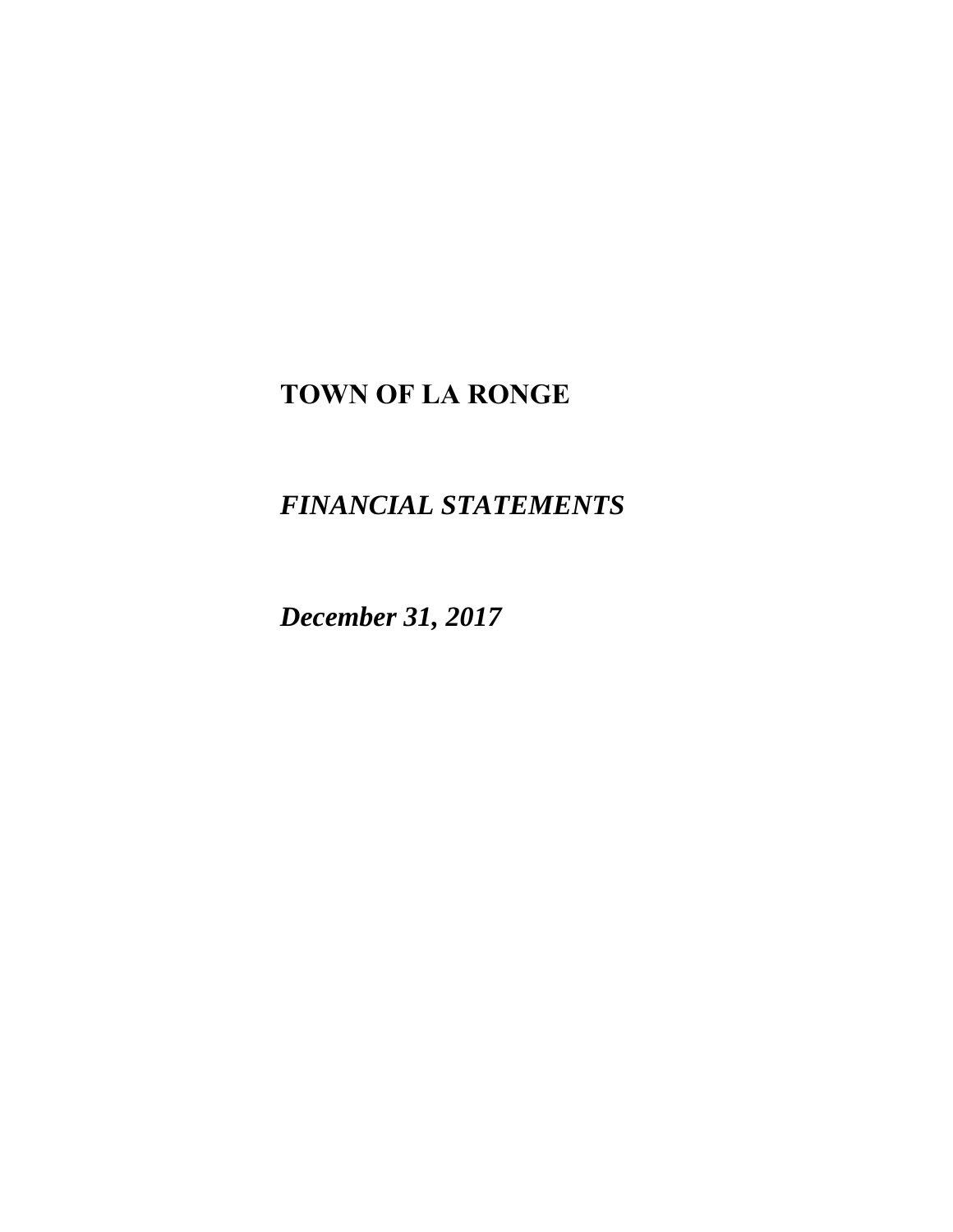

Deloitte LLP 767, 801 15th Street East Prince Albert, SK S6V 0C7 Canada

Tel: (306) 763-7411 Fax: (306) 763-0191 www.deloitte.ca

# **INDEPENDENT AUDITOR'S REPORT**

To Mayor and Council

We have audited the accompanying consolidated financial statements of the Town of La Ronge, which comprise the consolidated statement of financial position as at December 31, 2017, and the consolidated statements of operations and annual surplus, change in net financial assets and cash flow for the year then ended, and a summary of significant accounting policies and other explanatory information.

### **Management's Responsibility for the Consolidated Financial Statements**

Management is responsible for the preparation and fair presentation of these consolidated financial statements in accordance with Canadian public sector accounting standards, and for such internal control as management determines is necessary to enable the preparation of consolidated financial statements that are free from material misstatement, whether due to fraud or error.

#### **Auditor's Responsibility**

Our responsibility is to express an opinion on these consolidated financial statements based on our audit. We conducted our audit in accordance with Canadian generally accepted auditing standards. Those standards require that we comply with ethical requirements and plan and perform the audit to obtain reasonable assurance about whether the consolidated financial statements are free from material misstatement.

An audit involves performing procedures to obtain audit evidence about the amounts and disclosures in the consolidated financial statements. The procedures selected depend on the auditor's judgment, including the assessment of the risks of material misstatement of the consolidated financial statements, whether due to fraud or error. In making those risk assessments, the auditor considers internal control relevant to the entity's preparation and fair presentation of the consolidated financial statements in order to design audit procedures that are appropriate in the circumstances, but not for the purpose of expressing an opinion on the effectiveness of the entity's internal control. An audit also includes evaluating the appropriateness of accounting policies used and the reasonableness of accounting estimates made by management, as well as evaluating the overall presentation of the consolidated financial statements.

We believe that the audit evidence we have obtained is sufficient and appropriate to provide a basis for our audit opinion.

#### **Opinion**

In our opinion, the consolidated financial statements present fairly, in all material respects, the financial position of the Town of La Ronge at December 31, 2017, and the results of its operations, change in net financial assets and cash flow for the year then ended in accordance with Canadian public sector accounting standards.

Deloitte LLP

Chartered Professional Accountants Licensed Professional Accountants June 13, 2018 Prince Albert, Saskatchewan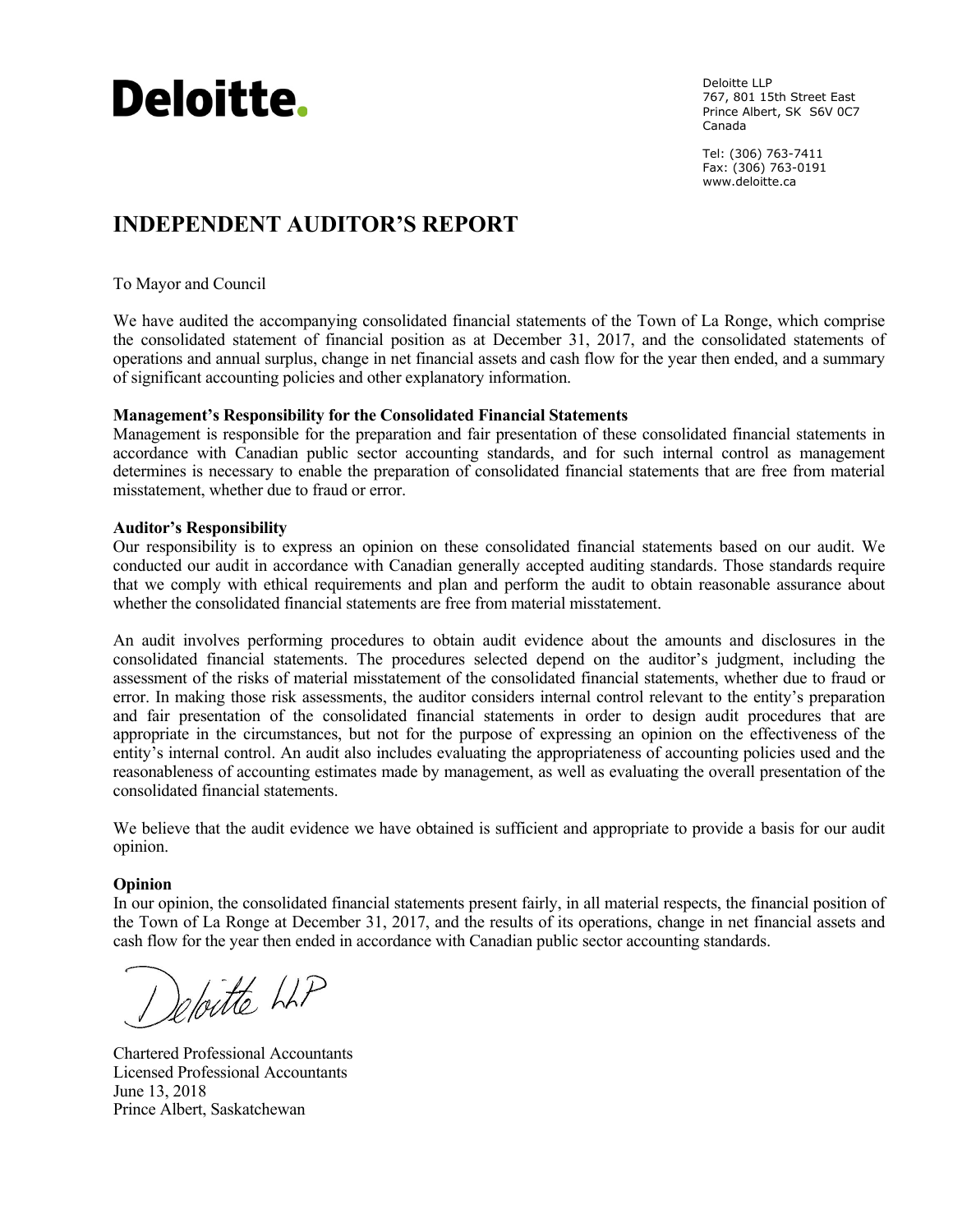|                                         |                                         | 2017       | 2016       |
|-----------------------------------------|-----------------------------------------|------------|------------|
| <b>ASSETS</b>                           |                                         |            |            |
| <b>Financial Assets</b>                 |                                         |            |            |
|                                         | Cash (Note 2)                           | 1,810,984  | 2,064,329  |
|                                         | Taxes Receivable - Municipal (Note 3)   | 311,983    | 357,714    |
|                                         | Other Accounts Receivable (Note 4)      | 2,377,002  | 848,357    |
|                                         | Land for Resale (Note 5)                | 422,218    | 453,488    |
|                                         | Investments (Note 6)                    | 7,204,364  | 8,108,532  |
| <b>Total Financial Assets</b>           |                                         | 12,126,551 | 11,832,420 |
|                                         |                                         |            |            |
| <b>LIABILITIES</b>                      |                                         |            |            |
|                                         | <b>Accounts Payable</b>                 | 417,603    | 1,031,833  |
|                                         | Accrued Liabilities Payable             | 199,731    | 200,216    |
|                                         | Deferred Revenue (Note 7)               | 413,052    | 922,968    |
|                                         | Accrued Landfill Costs (Note 8)         | 8,936      | 7,965      |
|                                         | Long-Term Debt (Note 10)                | 240,000    | 412,487    |
| <b>Total Liabilities</b>                |                                         | 1,279,322  | 2,575,469  |
|                                         |                                         |            |            |
| <b>NET FINANCIAL ASSETS</b>             |                                         | 10,847,229 | 9,256,951  |
|                                         |                                         |            |            |
| <b>Non-Financial Assets</b>             |                                         |            |            |
|                                         | Tangible Capital Assets (Schedule 6, 7) | 19,674,132 | 20,042,904 |
|                                         | Prepayments and Deferred Charges        | 55,433     | 56,690     |
|                                         | <b>Stock and Supplies</b>               | 32,164     | 86,117     |
|                                         | Deferred Loss (Note 13)                 | 1,116,661  | 1,209,157  |
| <b>Total Non-Financial Assets</b>       |                                         | 20,878,390 | 21,394,868 |
|                                         |                                         |            |            |
| <b>Accumulated Surplus (Schedule 8)</b> |                                         | 31,725,619 | 30,651,819 |
|                                         |                                         |            |            |

Approved on behalf of the Mayor and Council.

Approved on behalt of the wiayor and Council.<br>
Mayor<br>
See accompanying notes.

Councilor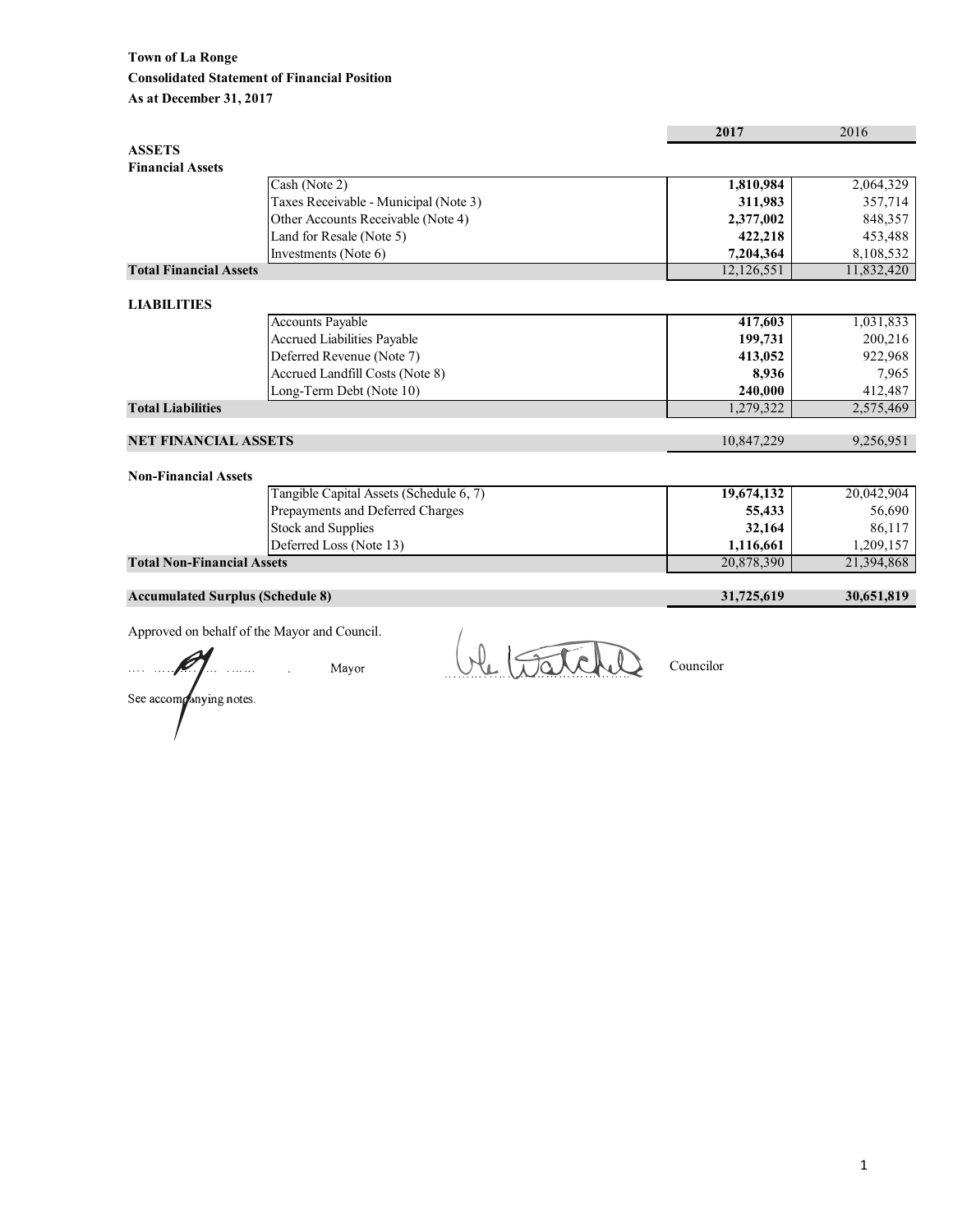# **Town of La Ronge Consolidated Statement of Operations and Annual Surplus As at December 31, 2017**

|                                                                            | 2017 Budget | 2017        | 2016       |
|----------------------------------------------------------------------------|-------------|-------------|------------|
|                                                                            | (Note 15)   |             |            |
| <b>Revenues</b>                                                            |             |             |            |
| Taxes and Other Unconditional Revenue (Schedule 1)                         | 4,180,966   | 4,181,683   | 4,125,137  |
| Fees and Charges (Schedule 4, 5)                                           | 2,656,898   | 2,430,034   | 2,378,416  |
| Conditional Grants (Schedule 4, 5)                                         | 391,388     | 385,226     | 315,388    |
| Tangible Capital Asset Sales - Gain (Schedule 4, 5)                        |             | 2,700       | 1,816      |
| Land Sales - Gain (Schedule 4, 5)                                          | 65,000      | 190,739     | 101,204    |
| Investment Income and Commissions (Schedule 4, 5)                          | 67,400      | 128,258     | 96,324     |
| Other Revenues (Schedule 4, 5)                                             | 14,650      | 115,977     | 15,036     |
| <b>Total Revenues</b>                                                      | 7,376,302   | 7,434,617   | 7,033,321  |
|                                                                            |             |             |            |
| <b>Expenses</b>                                                            |             |             |            |
| General Government Services (Schedule 3)                                   | 1,071,191   | 759,344     | 810,089    |
| Protective Services (Schedule 3)                                           | 797,590     | 811,264     | 960,694    |
| Transportation Services (Schedule 3)                                       | 1,844,129   | 4,390,981   | 1,619,936  |
| Environmental and Public Health Services (Schedule 3)                      | 302,300     | 256,595     | 281,015    |
| Planning and Development Services (Schedule 3)                             | 175,500     | 180,062     | 167,372    |
| Recreation and Cultural Services (Schedule 3)                              | 796,239     | 881,662     | 777,597    |
| Utility Services (Schedule 3)                                              | 1,128,694   | 1,957,811   | 1,756,802  |
| <b>Total Expenses</b>                                                      | 6,115,643   | 9,237,719   | 6,373,505  |
|                                                                            |             |             |            |
| <b>Excess of Revenues over Expenses before Other Capital Contributions</b> | 1,260,659   | (1,803,102) | 659,816    |
|                                                                            |             |             |            |
| Other Capital Contributions (Schedule 4, 5)                                | 969,024     | 2,876,902   | 3,094,360  |
| <b>Surplus of Revenues over Expenses</b>                                   | 2,229,683   | 1,073,800   | 3,754,176  |
| <b>Accumulated Surplus, Beginning of Year</b>                              | 30,651,819  | 30,651,819  | 26,897,643 |
| <b>Accumulated Surplus, End of Year</b>                                    | 32,881,502  | 31,725,619  | 30,651,819 |
|                                                                            |             |             |            |

See accompanying notes.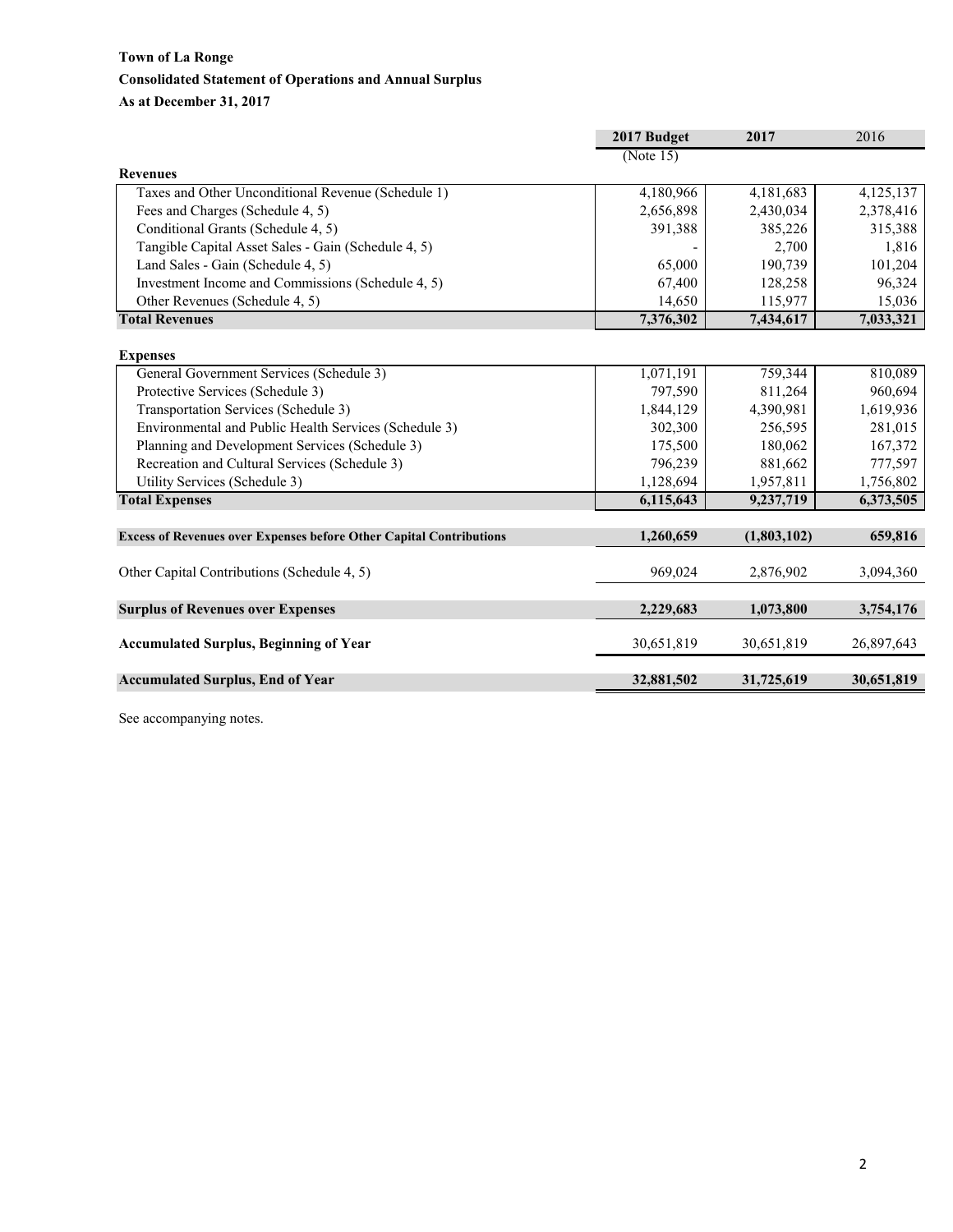# **Town of La Ronge Consolidated Statement of Change in Net Financial Assets For the year ended December 31, 2017**

|                                                                        | 2017 Budget | 2017       | 2016        |
|------------------------------------------------------------------------|-------------|------------|-------------|
|                                                                        | (Note 15)   |            |             |
| <b>Surplus of Revenues over Expenses</b>                               | 2,229,683   | 1,073,800  | 3,754,176   |
| (Acquisition) of tangible capital assets                               |             | (807, 597) | (3,184,226) |
| Amortization of tangible capital assets                                |             | 1,176,369  | 1,169,761   |
| Proceeds on disposal of tangible capital assets                        |             | 2,700      | 1,816       |
| (Gain) Loss on the disposal of tangible capital assets                 |             | (2,700)    | (1, 816)    |
| Amortization of deferred loss                                          |             | 92,496     | 92,496      |
| Difference of capital expenses over expenditures                       |             | 461,268    | (1,921,969) |
|                                                                        |             |            |             |
| (Acquisition) of supplies inventories                                  |             | 53,953     | (3,068)     |
| (Acquisition) of prepaid expense                                       |             |            |             |
| Consumption of supplies inventory                                      |             |            |             |
| Use of prepaid expense                                                 |             | 1,257      | 81,320      |
| Surplus (Deficit) of expenses of other non-financial over expenditures |             | 55,210     | 78,252      |
|                                                                        |             |            |             |
| <b>Change in Net Financial Assets</b>                                  | 2,229,683   | 1,590,278  | 1,910,459   |
|                                                                        |             |            |             |
| <b>Net Financial Assets - Beginning of Year</b>                        |             | 9,256,951  | 7,346,492   |
| <b>Net Financial Assets - End of Year</b>                              | 2,229,683   | 10,847,229 | 9,256,951   |

See accompanying notes.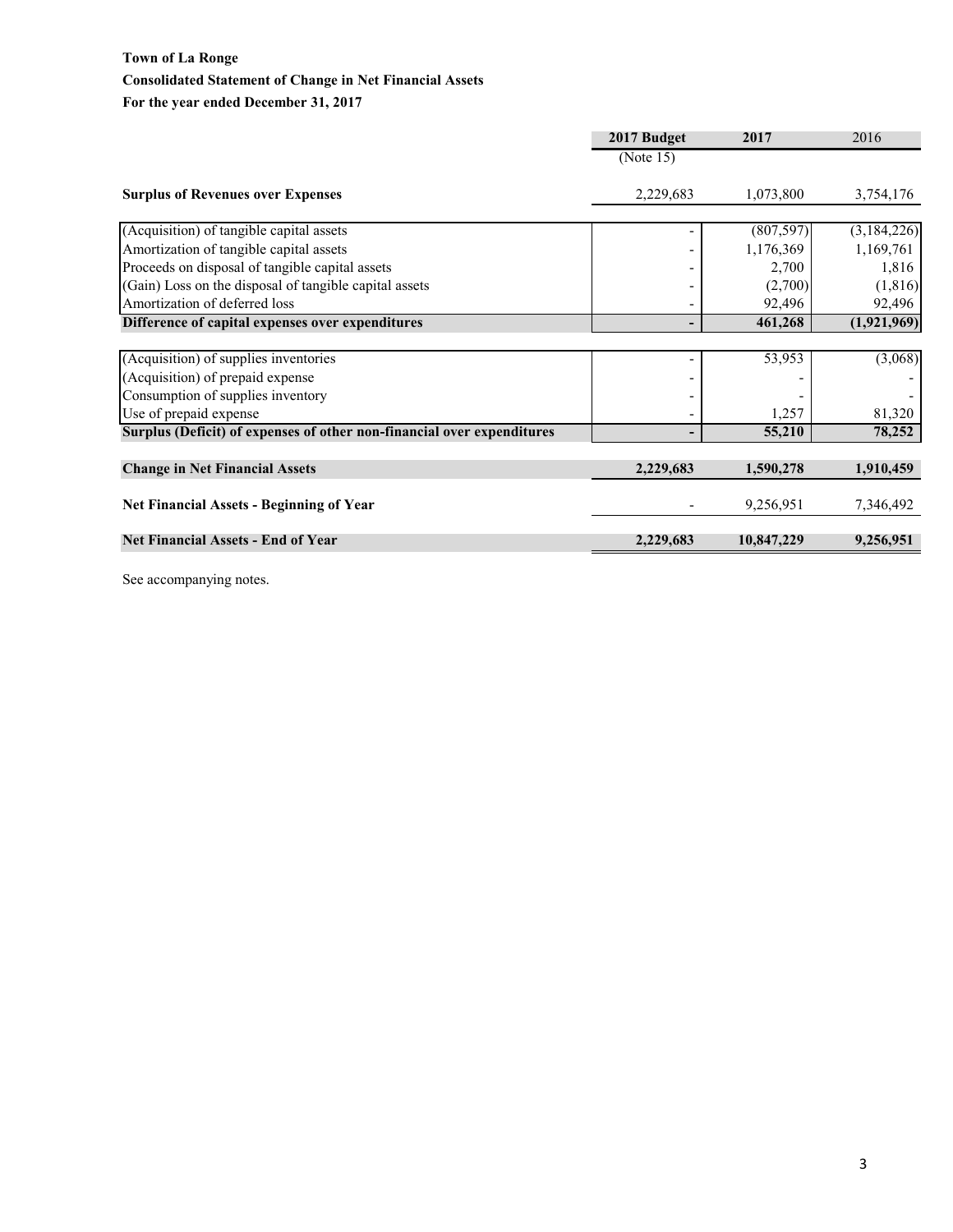# **Town of La Ronge Consolidated Statement of Cash Flow For the year ended December 31, 2017**

|                                                           | 2017        | 2016          |
|-----------------------------------------------------------|-------------|---------------|
| Cash provided by (used for) the following activities      |             |               |
| <b>Operating:</b>                                         |             |               |
| Surplus                                                   | 1,073,800   | 3,754,176     |
| Amortization                                              | 1,176,369   | 1,169,761     |
| (Gain) Loss on disposal of tangible capital assets        | (2,700)     | (1, 816)      |
| Amortization of deferred loss                             | 92,496      | 92,496        |
|                                                           | 2,339,965   | 5,014,617     |
| Change in assets/liabilities                              |             |               |
| Taxes Receivable - Municipal                              | 45,731      | (115, 128)    |
| Other Accounts Receivable                                 | (1,528,645) | 32,872        |
| Land for Resale                                           | 31,270      | 22,702        |
| Accounts Payable and Accrued Liabilities Payable          | (614, 715)  | 366,791       |
| Deferred Revenue                                          | (509, 916)  | 189,728       |
| <b>Accrued Landfill Costs</b>                             | 971         | 882           |
| <b>Stock and Supplies</b>                                 | 53,953      | (3,068)       |
| Prepayments and Deferred Charges                          | 1,257       | 81,320        |
| Net cash from operations                                  | (180, 129)  | 5,590,716     |
|                                                           |             |               |
| Capital:<br><b>Acquisition of Tangible Capital Assets</b> | (807, 597)  | (3,184,226)   |
| Proceeds from the Disposal of Tangible Capital Assets     | 2,700       | 1,816         |
| Net cash used for capital                                 | (804, 897)  | (3, 182, 410) |
|                                                           |             |               |
| <b>Investing:</b>                                         |             |               |
| Long-Term Investments                                     | 904,168     | (3,556,962)   |
| Net cash from (used for) investing                        | 904,168     | (3,556,962)   |
| <b>Financing:</b>                                         |             |               |
| Debt repaid                                               | (172, 487)  | (241,519)     |
| Net cash used for financing                               | (172, 487)  | (241,519)     |
| (Decrease) Increase in cash resources                     | (253, 345)  | (1,390,175)   |
| <b>Cash - Beginning of Year</b>                           | 2,064,329   | 3,454,504     |
| <b>Cash - End of Year</b>                                 | 1,810,984   | 2,064,329     |

See accompanying notes.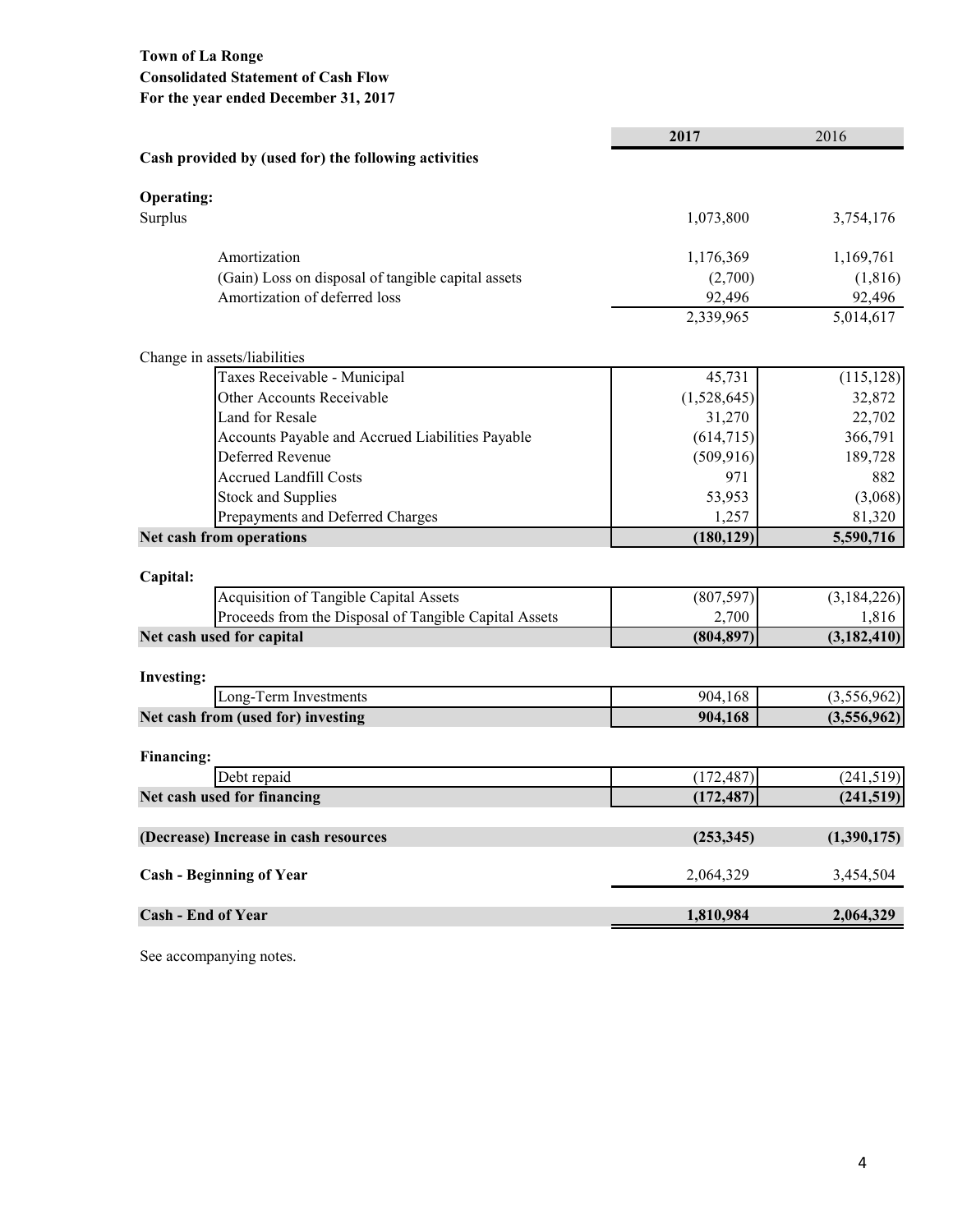#### **1. Significant accounting policies**

The consolidated financial statements of the Town of La Ronge ("Town") are prepared by management in accordance with Public Sector Accounting Standards ("PSAS"), as recommended by the Chartered Professional Accountants of Canada ("CPA Canada"). Significant aspects of the accounting policies are as follows:

- a) **Basis of accounting:** The financial statements are prepared using the accrual basis of accounting. The accrual basis of accounting recognizes revenues as they become available and measurable; expenses are recognized as they are incurred and measurable as a result of the receipt of goods and services and the creation of a legal obligation to pay.
- b) **Reporting Entity:** The financial statements consolidates the assets, liabilities and flow of resources of the Town. The entity is comprised of all of the organizations that are owned or controlled by the Town and are, therefore, accountable to Council for the administration of their financial affairs and resources. Entities included in these consolidated financial statements are as follows:

| Entity                                  | Basis of Reporting                               |
|-----------------------------------------|--------------------------------------------------|
| Lac La Ronge Regional Water Corporation | 22.27% Proportionate consolidation for capital   |
|                                         | 43.24% Proportionate consolidation for operating |

All inter-organization transactions and balances have been eliminated.

- c) **Collection of funds for other authorities:** Collection of funds by the Town for the school board are collected and remitted in accordance with relevant legislation.
- d) **Government Transfers:** Government transfers are recognized as either expenditures or revenues in the period that the events giving rise to the transfer occurred, as long as:
	- a) the transfer is authorized
	- b) eligibility criteria have been met if the transfer has eligibility criteria; and
	- c) a reasonable estimate of the amount can be made.

Unearned government transfer amounts received but not earned will be recorded as deferred revenue. Earned government transfer amounts not received will be recorded as an accounts receivable.

- e) **Deferred Revenue -** Fees and charges: Certain user charges and fees are collected for which the related services have yet to be performed. Revenue is recognized in the period when the related expenses are incurred or services performed.
- f) **Local Improvement Charges:** Local improvement projects financed by frontage taxes recognize any prepayment charges as revenue in the period assessed.
- g) **Appropriated Reserves:** Reserves are established at the discretion of Council to designate surplus for future operating and capital transactions. Amounts so designated are described on Schedule 8.
- h) **Property Tax Revenue:** Property tax revenue is based on assessments determined in accordance with Saskatchewan legislation and the formulas, principles and rules in the Saskatchewan Assessment Manual. Tax mill rates are established annually by Council following the guidance of the Government of Saskatchewan. Tax revenues are recognized when the tax has been authorized by bylaw and the taxable event has occurred. Requisitions operate as a flow through and are excluded from municipal tax revenue.
- i) **Inventories:** Inventories of materials and supplies expected to be used by the Town are valued at the lower of cost or net realizable value. Inventories of land, materials and supplies held for resale are valued at the lower of cost or net realizable value. Cost is determined by the average cost method. Net realizable value is the estimated selling price in the ordinary course of business.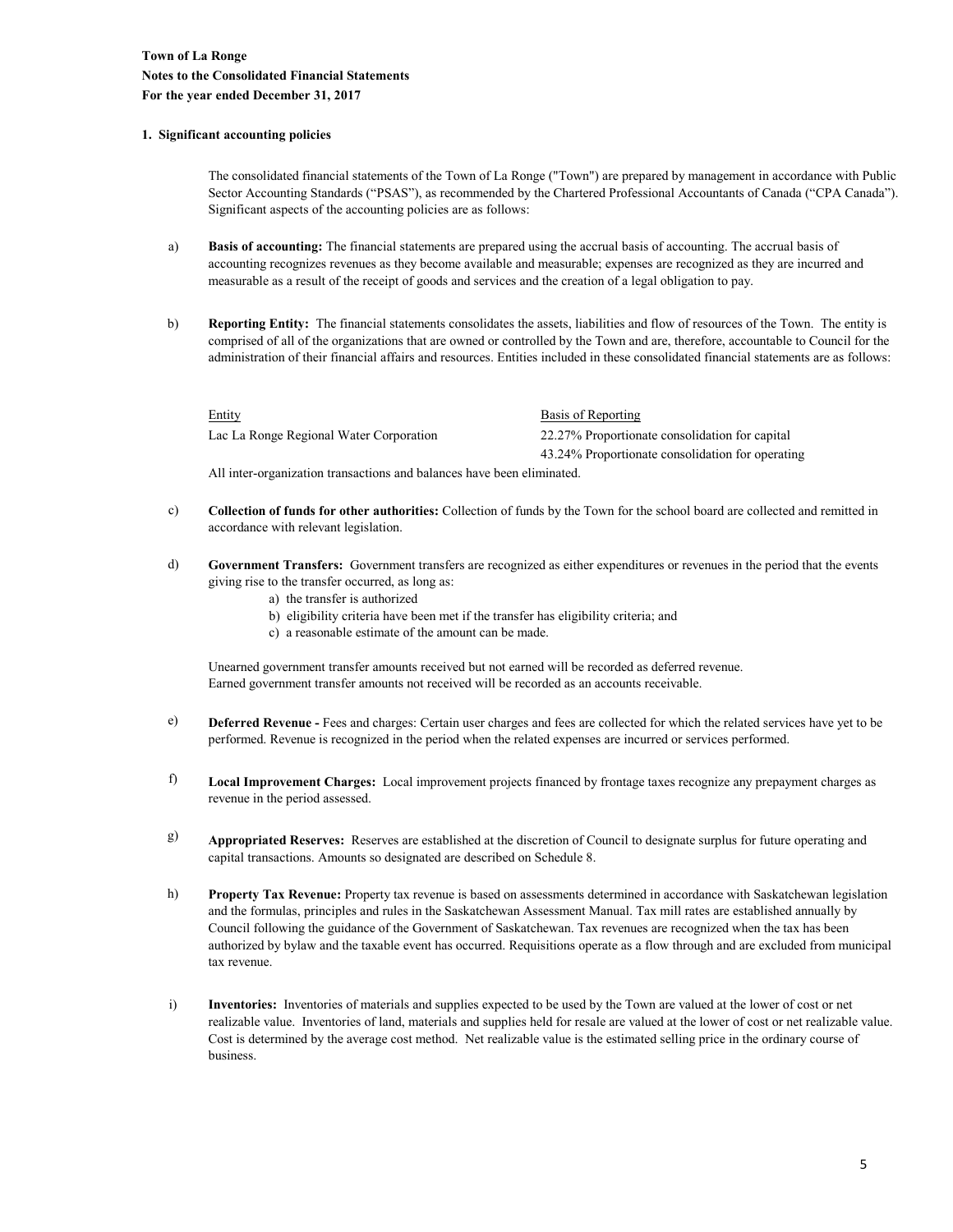#### **1. Significant accounting policies - continued**

j) **Tangible Capital Assets:** All tangible capital asset acquisitions or betterments made throughout the year are recorded at their acquisition cost. Tangible capital assets are written down when there is a permanent impairment in the assets value. Initial costs for tangible capital assets that were acquired and developed prior to 2009 were obtained via historical cost information or using current fair market values discounted by a relevant inflation factor back to the point of acquisition. Donated tangible capital assets received are recorded at their fair market value at the date of contribution. The tangible capital assets that are recognized at a nominal value are disclosed on Schedule 6. The cost of these tangible capital assets less any residual value are amortized over the asset's useful life using the straight-line method of amortization. Works of art and historical treasurers are property that has cultural, aesthetic or historical value that is worth preserving perpetually. Works of art and historical treasures would not be recognized as tangible capital assets in government financial statements because a reasonable estimate of the future benefits associated with such property cannot be made. As such the existence of works of art and historical treasurers are disclosed on Schedule 6. The Town's tangible capital asset useful lives are estimated as follows:

| Asset                 |                              | <b>Useful Life</b> |
|-----------------------|------------------------------|--------------------|
| <b>General Assets</b> |                              |                    |
|                       | Land                         | Indefinite         |
|                       | <b>Land Improvements</b>     | 5 to 20 Years      |
|                       | <b>Buildings</b>             | 10 to 50 Years     |
|                       | Vehicles & Equipment         |                    |
|                       | Vehicles                     | 5 to 10 Years      |
|                       | Machinery and Equipment      | 5 to 10 Years      |
|                       | Infrastructure Assets        |                    |
|                       | <b>Infrastructure Assets</b> |                    |
|                       | Water & Sewer                | $50$ to 60 Years   |

| Water & Sewer       | 50 to 60 Years |
|---------------------|----------------|
| Road Network Assets | 15 to 40 Years |

**Government Contributions:** Government contributions for the acquisition of capital assets are reported as capital revenue and do not reduce the cost of the related asset.

**Capitalization of Interest:** The Town does not capitalize interest incurred while a tangible capital asset is under construction.

**Assets under Construction:** Assets under construction are not amortized until they are available for use.

- k) **Liability for Contaminated Sites:** Contaminated sites are a result of contamination being introduced into air, soil, water or sediment of a chemical, organic or radioactive material or live organism that exceeds an environmental standard. The liability is recorded net of any expected recoveries. A liability for remediation of contaminated sites is recognized when all the following criteria are met:
	- a) an environmental standard exists;
	- b) contamination exceeds the environmental standard;
	- c) The municipality:
		- i. is directly responsible; or
		- ii. accepts responsibility;
	- d) it is expected that future economic benefits will be given up; and
	- e) a reasonable estimate of the expense can be made.
- l) **Measurement Uncertainty:** The preparation of financial statements in conformity with PSAS requires management to make estimates and assumptions that affect the reported amount of assets and liabilities and disclosure of contingent assets and liabilities at the date of the consolidated financial statements, and the reported amounts of revenue and expenditures during the period. Key estimates include the collectability of accounts receivable, and the useful lives of tangible capital assets.

Certain amounts of grant funding recognized as receivable and revenue in the year are based on management's best estimates as to the extent of the eligibility of various expenditures under the various funding programs for which the Town has been approved. Final determination as to the actual amount of funding provided to the Town under certain of these funding programs are made by government based on their evaluation of reports/claims provided to them by the Town. It is possible, under certain funding programs for there to be differences between the amount of management's estimated funding earned under the programs and the actual funding received.

These estimates and assumptions are reviewed periodically and, as adjustments become necessary they are reported in earnings in the periods in which they become known.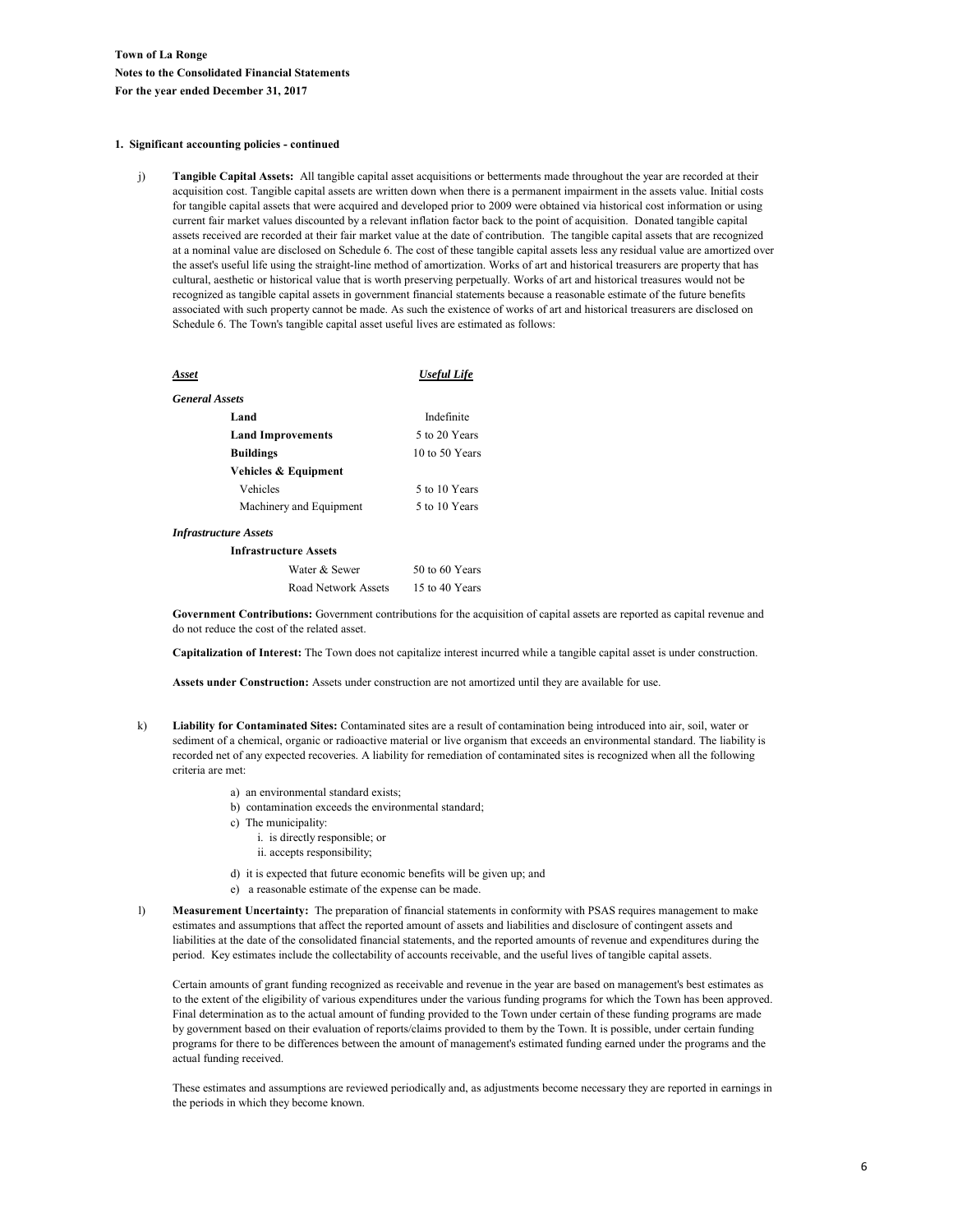#### **1. Significant accounting policies - continued**

m) **Basis of Segmentation/Segment Report:** Municipal services have been segmented by grouping activities that have similar service objectives (by function). Revenues that are directly related to the costs of the function have been attributed to each segment. Interest is allocated to functions based on the purpose of specific borrowings.

The segments (functions) are as follows:

**General Government:** The general government segment provides for the administration of the Town.

**Protective Services**: Protective services is comprised of expenses for police and fire protection.

**Transportation Services:** The transportation services segment is responsible for the delivery of public works services related to the development and maintenance of roadway systems, street lighting and airport.

**Environmental and Public Health:** The environmental segment provides waste disposal and other environmental services. The public health segment provides for expenses related to public health services in the Town.

**Planning and Development:** The planning and development segment provides for neighborhood development and sustainability. **Recreation and Culture:** The recreation and culture segment provides for community services through the provision of recreation and leisure services.

**Utility Services:** The utility services segment provides for delivery of water, collecting and treating of wastewater and providing collection and disposal of solid waste.

| 2. Cash |                              | 2017      | 2016      |
|---------|------------------------------|-----------|-----------|
|         | Cash                         | 1,695,903 | 869,726   |
|         | <b>High Interest Savings</b> | 115.081   | 1.194.603 |
|         | <b>Total Cash</b>            | 1.810.984 | 2,064,329 |

#### **3. Taxes Receivable - Municipal**

|                              |                                                                          | 2017       | 2016                     |
|------------------------------|--------------------------------------------------------------------------|------------|--------------------------|
| Municipal                    | - Current                                                                | 254,460    | 277,992                  |
|                              | - Arrears                                                                | 109,427    | 124,015                  |
|                              |                                                                          | 363,887    | 402,007                  |
|                              | - Less Allowance for Doubtful Accounts                                   | (101, 162) | (92, 639)                |
|                              | Total municipal taxes receivable                                         | 262,725    | 309,368                  |
|                              |                                                                          |            |                          |
| School                       | - Current                                                                | 80,251     | 74,348                   |
|                              | - Arrears                                                                | 38,087     | 45,624                   |
|                              | Total school taxes receivable                                            | 118,338    | 119,972                  |
| Frontage                     | - Current                                                                | 48,931     | 48,019                   |
|                              | - Arrears                                                                |            | $\overline{\phantom{a}}$ |
|                              | Total frontage taxes receivable                                          | 48,931     | 48,019                   |
|                              | Total taxes and grants in lieu receivable                                | 429,994    | 477,359                  |
|                              | Deduct taxes receivable to be collected on behalf of other organizations | (118, 011) | (119, 645)               |
|                              | <b>Taxes Receivable - Municipal</b>                                      | 311,983    | 357,714                  |
| 4. Other Accounts Receivable |                                                                          | 2017       | 2016                     |
|                              |                                                                          |            |                          |
| Federal government           |                                                                          | 166,699    | 35,354                   |
| Provincial government        |                                                                          | 1,114,729  | 1,443                    |
| Utility                      |                                                                          | 47,295     | 56,696                   |
| Trade                        |                                                                          | 809,133    | 489,235                  |
| Frontage                     |                                                                          | 223,265    | 268,229                  |
| Other                        |                                                                          | 70,440     | 106,440                  |
|                              | <b>Total Other Accounts Receivable</b>                                   | 2,431,561  | 957,397                  |

| Less Allowance for Doubtful Accounts | (54.559)  | (109.040) |
|--------------------------------------|-----------|-----------|
|                                      |           |           |
| <b>Net Other Accounts Receivable</b> | 2,377,002 | 848,357   |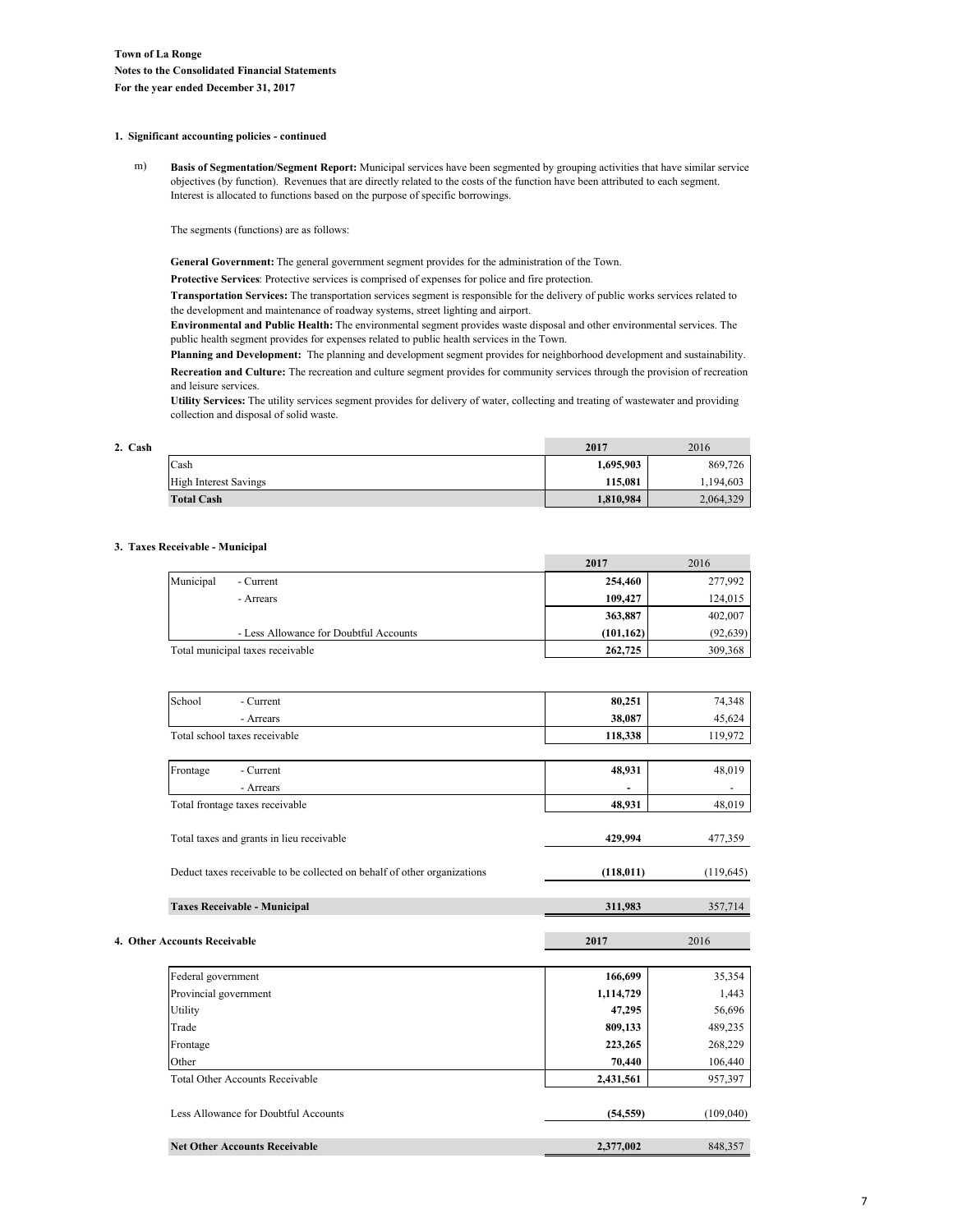# **Town of La Ronge Notes to the Consolidated Financial Statements For the year ended December 31, 2017**

| <b>5. Land for Resale</b>             | 2017      | 2016      |
|---------------------------------------|-----------|-----------|
|                                       |           |           |
| Tax Title Property                    | 71,861    | 71,861    |
| Allowance for market value adjustment |           |           |
| Net Tax Title Property                | 71,861    | 71,861    |
|                                       |           |           |
| Other Land                            | 350,357   | 381,627   |
| Allowance for market value adjustment |           |           |
| Net Other Land                        | 350,357   | 381,627   |
|                                       |           |           |
| <b>Total Land for Resale</b>          | 422,218   | 453,488   |
|                                       |           |           |
| <b>6. Investments</b>                 | 2017      | 2016      |
|                                       |           |           |
| Conexus term deposits                 | 7,200,346 | 8,104,068 |
| Conexus non-redeemable equity         | 4,018     | 4,464     |
|                                       | 7,204,364 | 8,108,532 |

Investments consist of term deposits with interest rates of 1.25% - 1.80%, maturing from February 2018 -August 2020.

| 7. Deferred Revenue                                  | 2017    | 2016    |
|------------------------------------------------------|---------|---------|
| <b>Gas tax - New Deal for Cities and Communities</b> |         |         |
| Opening deferred gas tax revenue                     | 470,973 | 233,429 |
| <b>Grant distributions</b>                           | 470,973 | 237,544 |
| Ending deferred gas tax revenue                      | -       | 470,973 |
| Frontage Tax                                         | 264,945 | 309,438 |
|                                                      |         |         |
| Water utility deposits                               | 66,819  | 64,855  |
| Prepaid water utility accounts                       | 81,288  | 77,702  |
| Total other deferred revenue                         | 413,052 | 451,995 |
| Prepaid taxes                                        |         |         |
| <b>Total Deferred Revenue</b>                        | 413,052 | 922,968 |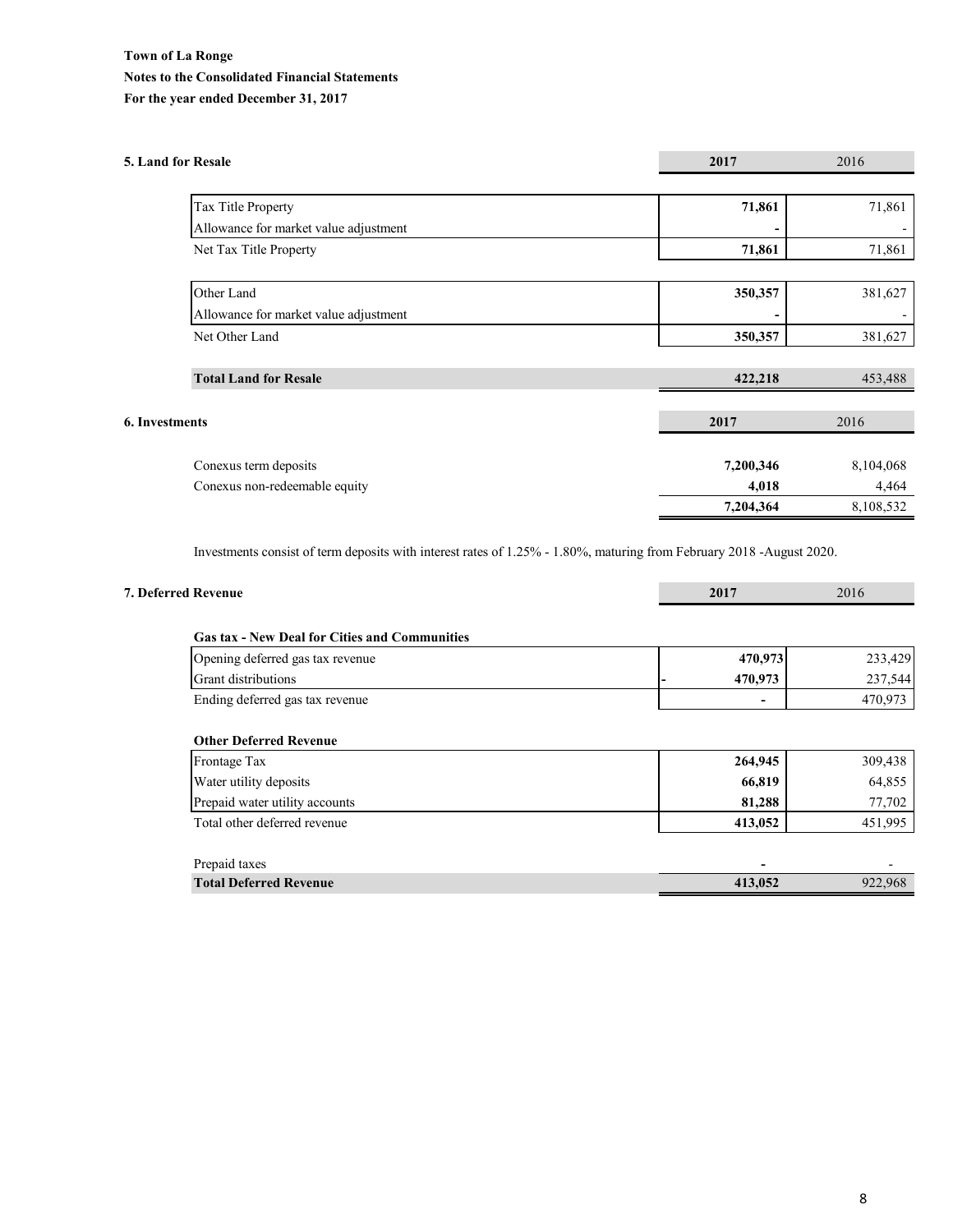#### **8. Accrued landfill liability**

The Town has recorded \$8,936 (2016 - \$7,965) in accrued landfill costs of its proportionate share of the estimated total landfill closure and post closure care expenditures of \$55,532. The estimated liability for these expenditures is recognized as the landfill site's capacity is used and the reported liability represents the portion of the estimated total expenditures recognized as at December 31, 2017, based on the cumulative capacity used at that date, compared to the total estimated landfill capacity. Estimated total expenditures represent management's estimate of the sum of the discounted future cash flows for closure and post-closure care activities discounted at the Town's average long term borrowing rate of 7.02 percent.

Landfill closure and post-closure care requirements have been defined in accordance with the Saskatchewan Environmental Management and Protection Act and include final covering and landscaping of the landfill, ongoing environmental monitoring and maintenance. The future events may result in significant changes to the estimated total expenditures, capacity used or total capacity and the estimated liability and would be recognized prospectively, as a change in estimate, when applicable.

The estimated remaining capacity of the landfill is 55% of its total estimated capacity and its estimated remaining life is 11 years, after which the period for post closure care is estimated to be 20 years. The landfill, including the closure and post-closure care requirements have been transferred to the La Ronge Regional Waste Management Corporation. The Town is a member of that corporation. Due to the Town's participation in the corporation, the Town will be responsible for a portion of the expenses. Management estimates it's proportionate share to be 45%.

#### **9. Debt Due on Demand**

The Town has an authorized line of credit of \$250,000 with Conexus Credit Union. Interest is at prime (3.20% at December 31, 2017) and the line of credit is secured by an assignment of grants and receivables. As at December 31, 2017 \$nil was drawn.

#### **10. Long-term Debt**

**2017** 2016 the preceding year (Municipalities Act section 161) a) The debt limit of the Town is \$3,581,573. The debt limit for a Town is the total amount of the Town's own source revenues for

| b) Bank loan is related to the Mowery Subdivision and is repayable |         |         |
|--------------------------------------------------------------------|---------|---------|
| in monthly instalments of \$10,658, including interest at 5.35%    |         |         |
| and matures on May 1, 2017.                                        |         | 52,487  |
|                                                                    |         |         |
| c) Northern Municipal Trust Account project loan relates to a      |         |         |
| subdivision development. The loan is repayable on demand           |         |         |
| with arrangements for payments of \$120,000 semi-annually to       |         |         |
| Northern Municipal Trust Account. Payments are required when       |         |         |
| proceeds from land sales are realized. The loan is scheduled       |         |         |
| to mature in 2018 and bears no interest. (Note 11 c)               | 240,000 | 360,000 |
|                                                                    |         |         |
|                                                                    | 240,000 | 412.487 |

Future principal repayments are estimated as follows:

| Year |                          | <b>Bank Loan NMTA Loan</b> | <b>Total</b> |
|------|--------------------------|----------------------------|--------------|
| 2018 | $\overline{\phantom{a}}$ | 240,000                    | 240,000      |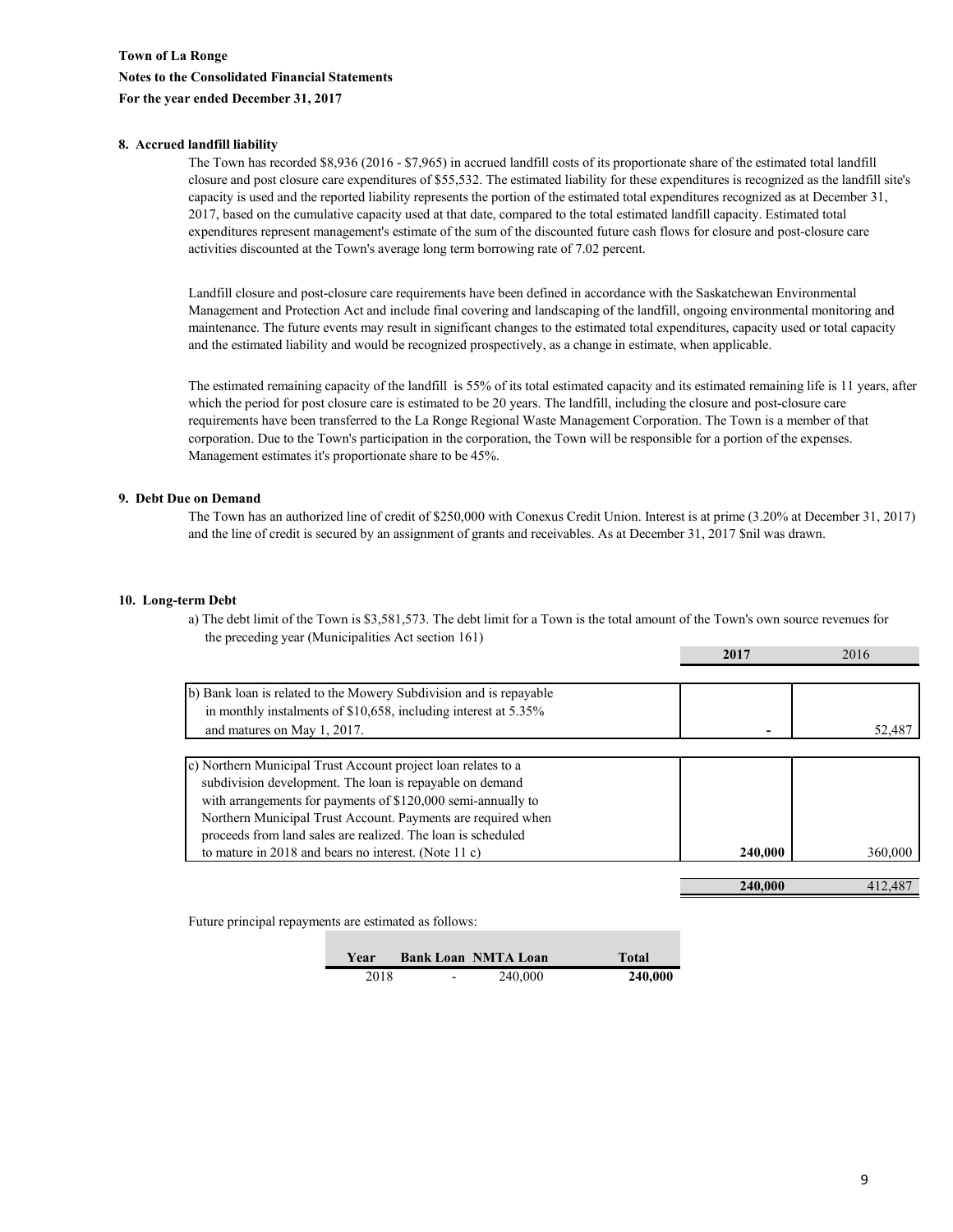# **Town of La Ronge Notes to the Consolidated Financial Statements For the year ended December 31, 2017**

#### **11. Commitments and subsequent events**

- a) The Town has committed to a Fire Protection Services Agreement with the Northern Village of Air Ronge and the Lac La Ronge Indian Band. Each community has appointed two representatives to the Board of the joint entity and the Board has the authority to charge fees to the communities. The Town and the Band have agreed to pay the Town their share, based on the per capita share set out in the agreement, of the fire department's operating expenses. The Town's per capita share is 43.24%. The agreement is in effect from January 1, 2007 to December 31, 2032. Upon withdrawal, the withdrawing party is entitled to receive a refund of its share (in cash) of the depreciated value of the capital assets as well as their share of the unspent capital fire equipment replacement reserve.
- b) The Town of La Ronge, the Northern Village of Air Ronge and the Lac La Ronge Indian Band all have agreed to contribute funds to the Lac La Ronge Regional Water Corporation (the "LLRRWC") through cost sharing. Beginning October 1, 2010 administrative and operating expense sharing changed to the Town of La Ronge 43.24%, the Northern Village of Air Ronge 16.44% and the Lac La Ronge Indian Band 40.32%. Operational, administrative and operating expenses will be evaluated every Canada census year according to population ratios.

Lease/ownership agreements and easements are in progress for the water treatment plant, the land area surrounding the water treatment plant, and utilities associated with the water treatment plant in the Town of La Ronge and the water treatment plant and associated land of the Northern Village of Air Ronge.

The following represents the financial position and results of operations of the Lac La Ronge Regional Water Corporation as at and for year ended December 31, 2017:

|                                  | 2017       | 2016       |
|----------------------------------|------------|------------|
|                                  |            |            |
| Assets                           |            |            |
| Cash                             | 1,517,291  | 1,441,491  |
| Other accounts receivable        | 127,255    | 108,409    |
| Total financial assets           | 1,644,546  | 1,549,900  |
| Liabilities                      |            |            |
| Accounts payable                 | 83,931     | 117,181    |
| Deferred revenue                 |            |            |
| <b>Total liabilities</b>         | 83,931     | 117,181    |
| Net financial assets             | 1,560,615  | 1,432,719  |
| Non-financial assets             |            |            |
| Tangible capital assets          | 12,115,073 | 12,841,593 |
| Prepayments and deferred charges | 42,759     | 36,149     |
|                                  | 12,157,832 | 12,877,742 |
| Accumulated surplus              | 13,718,447 | 14,310,461 |
|                                  |            |            |
| Revenue                          | 980,699    | 2,129,895  |
| Expenditures                     | 1,572,713  | 1,420,456  |
| Change in surplus                | (592, 014) | 709,439    |
|                                  |            |            |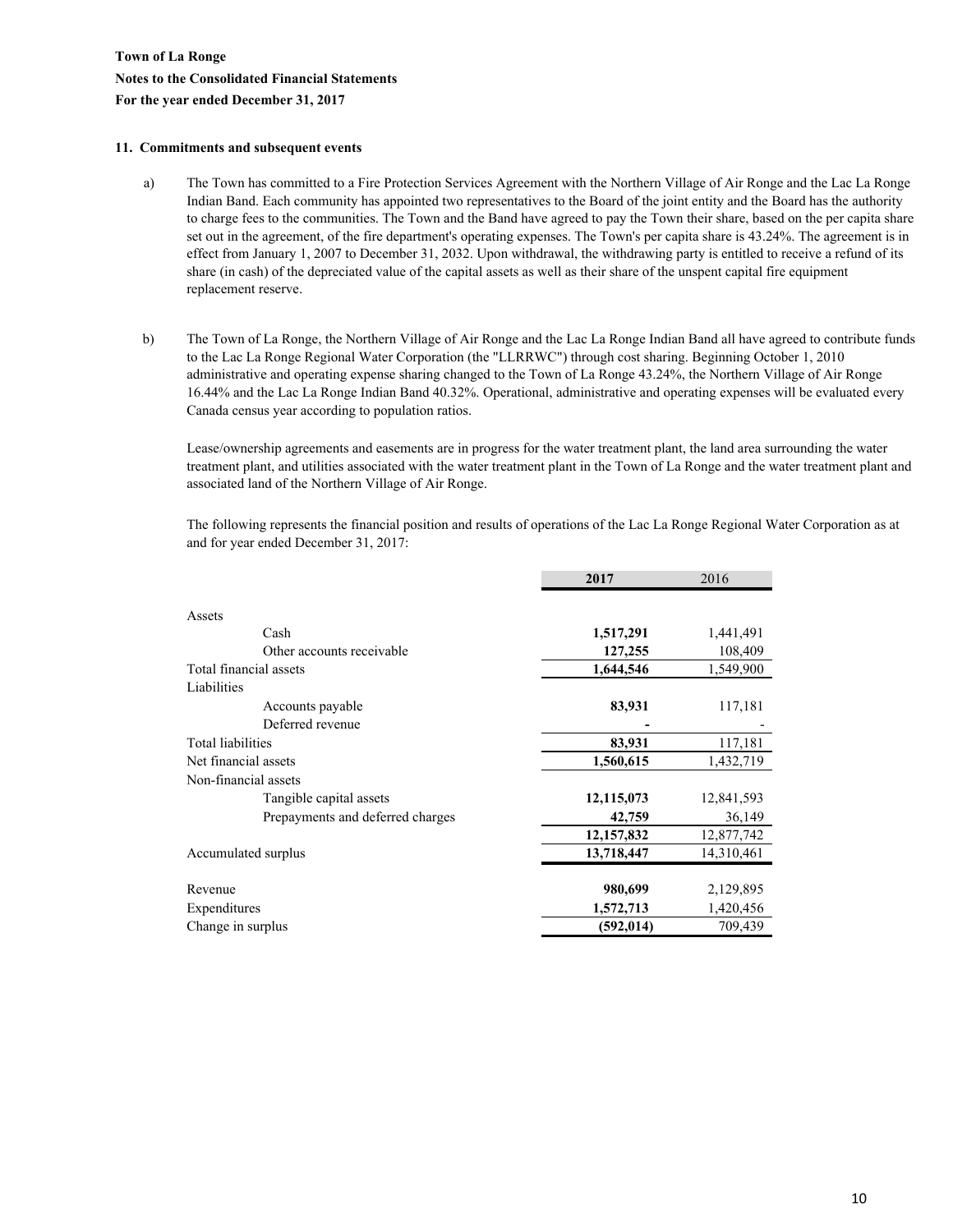# **Town of La Ronge Notes to the Consolidated Financial Statements For the year ended December 31, 2017**

#### **11. Commitments and subsequent events - continued**

c) The Town signed an initial agreement with the Northern Saskatchewan Administration District (the "District") as represented by the Minister of Municipal Affairs, for and on behalf of the Northern Municipal Trust Account (the "NMTA") on July 18, 2008. The agreement was the result of an application by the Town for a subdivision under the Northern Municipal Trust Account Subdivision Development Program. A superseding agreement was signed May 28, 2010.

Agreements for funding have been provided as follows:

| NMTA approved funds                  | 1.200.000 |
|--------------------------------------|-----------|
| Town of La Ronge SIGI approved funds | 560,000   |
| Total project costs                  | 1,760,000 |

Under the terms of the agreement, the Town has committed to the subdivision of thirty lots, the cost of which will be paid for by the District up to the maximum of \$1,200,000. This amount is required to be repaid by the Town in semi-annual installments of \$120,000 with no interest attached. The project was completed in 2012, with payments commencing in 2012.

The town has committed to paying for any costs exceeding \$1,200,000. Payments are to be made in bi-monthly disbursements or the Town would be required to cancel the project with an obligation to reimburse the District for any funds expended.

During the course of the project, the related land to be subdivided has been transferred to the District for consideration of \$1. If a scheduled payment is not remitted by the Town the payment will be deducted from the Town's Northern Municipal operating grant. Any payments received on lot sales by the District will be credited towards the scheduled payments due by the Town.

d) The Town has committed to the cost sharing of the total project costs to upgrade and purchase generators for the lift stations with a total estimated cost of \$3,700,000. The Town will be responsible for 1/12 of the estimated cost, equaling \$308,333. Total costs incurred to December 31, 2017 are \$3,574,571.55 (2016 - \$3,574,571.55) of which \$49,675.71 (2016 - \$222,815) was paid by the Town as at December 31, 2017

#### **12. Contingent liabilities**

The Town is member of the Lac La Ronge Regional Waste Management Corporation. As such the Town may be liable for its proportionate share of any potential liabilities that may arise through the operation of Lac La Ronge Regional Waste Management Corporation.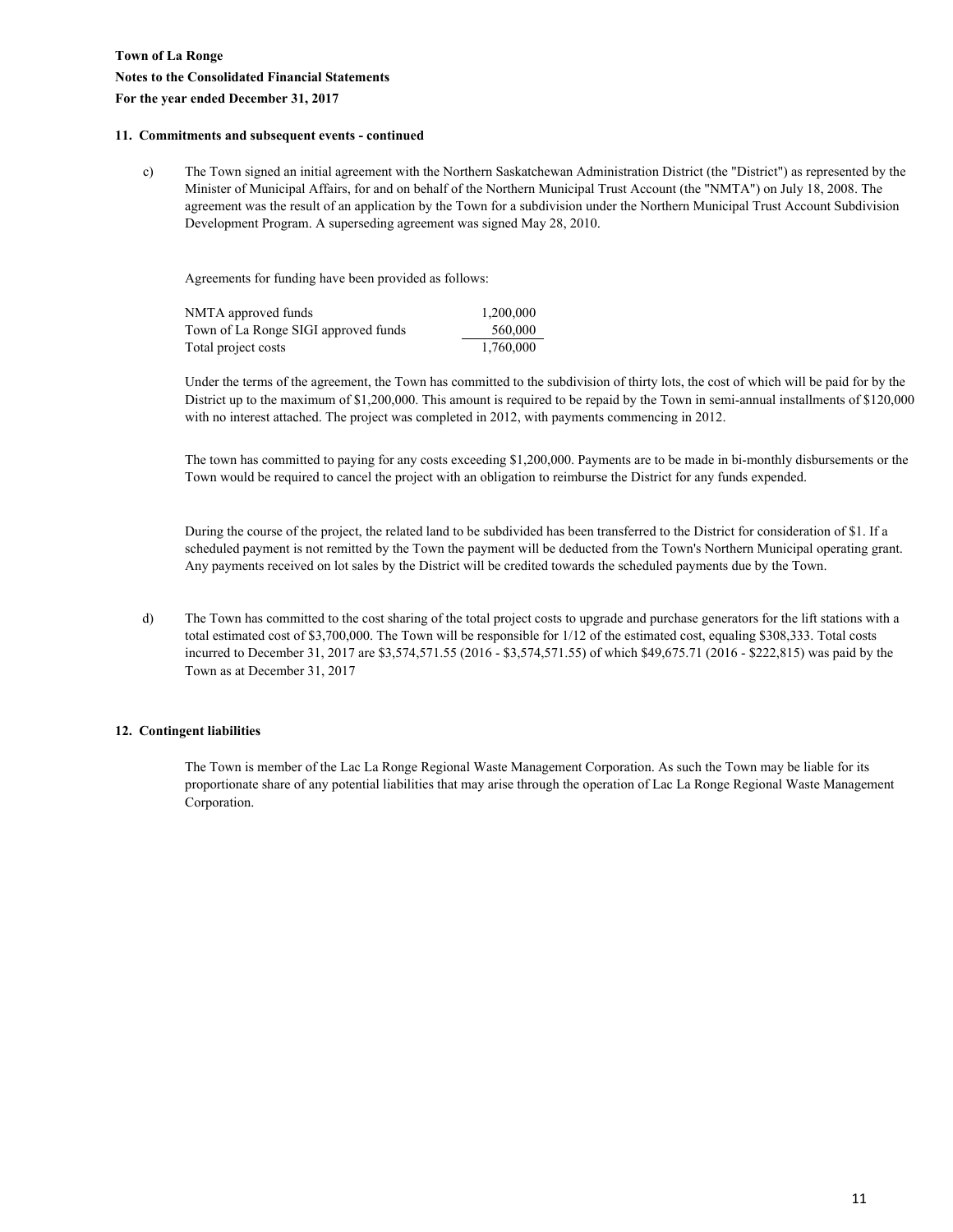#### **13. Deferred Loss**

In 2011, the Town transferred tangible capital assets with a net carrying amount of \$2,268,412 to LLRRWC for nominal proceeds. The Town's 22.27% share of the asset amounts to \$505,174 and the amount was eliminated against the investment in capital assets belonging to LLRRWC. The remaining 77.73% of the carrying amount resulted in a deferred loss which is being amortized over the useful life of the capital assets that were contributed. The amount of the loss recognized in 2017 was \$92,496 (2016 - \$92,496).

#### **14. New Standards and Amendments to Standards**

**Standards and amendments effective for financial statements on or after April 1, 2017:**

PS 2200, Related Party Disclosures

PS 3210, Assets

PS 3320, Contingent Assets

PS 3380, Contractual Rights

PS 3420, Inter-entity Transactions

#### **Standards and amendments effective for financial statements on or after April 1, 2018:**

PS 3430, Restructuring Transactions

#### **Standards and amendments effective for financial statements on or after April 1, 2019:**

PS 1201, Financial Statement Presentation

PS 2601, Financial Currency Translation

PS 3041, Portfolio Investments

PS 3450, Financial Instruments

#### **15. Budget Figures**

The budgeted figures were approved by the Mayor and Council on June 14, 2017.

#### **16. Comparative Figures**

Prior year comparative figures have been reclassified to conform to the current year's presentation.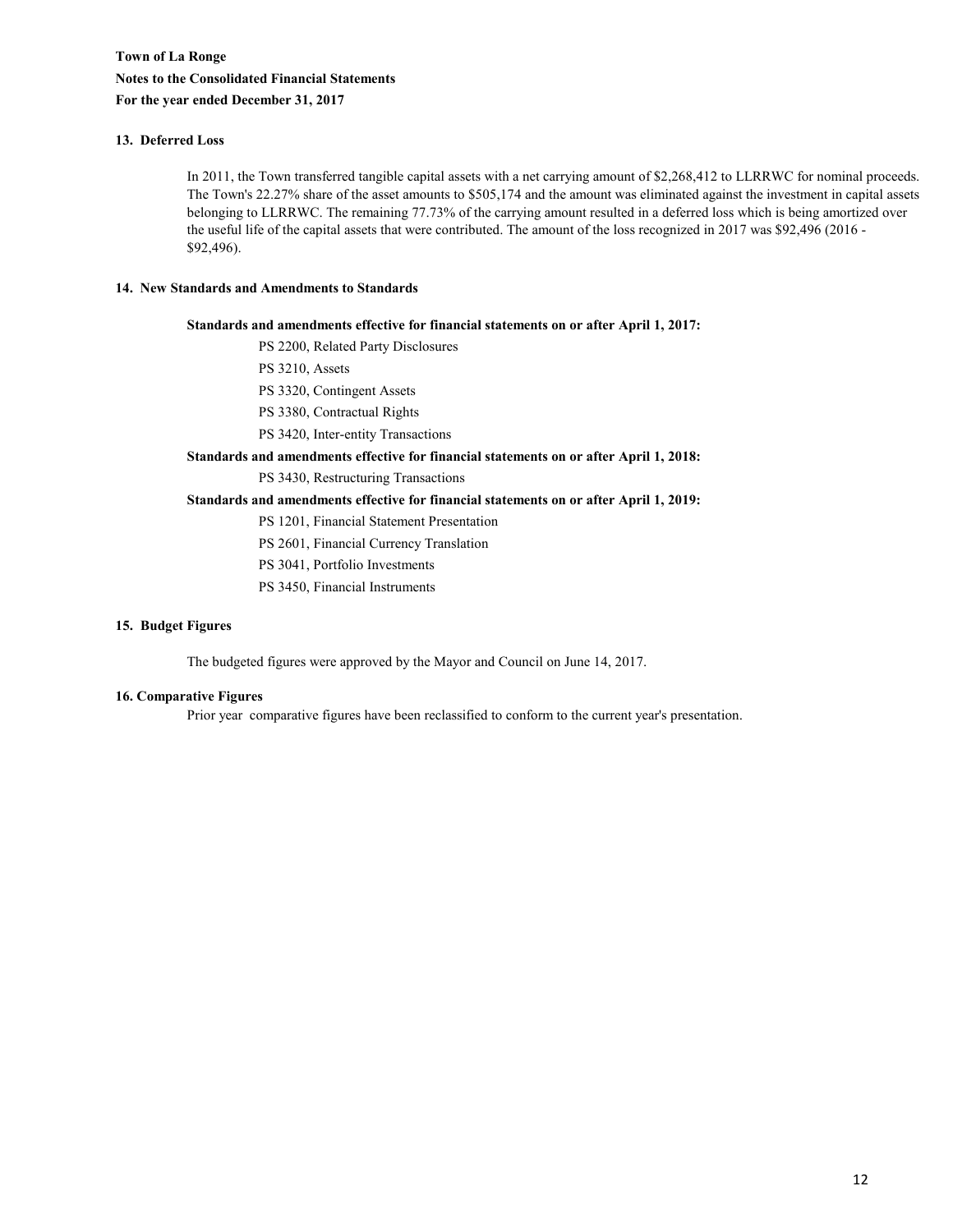# **Schedule of Taxes and Other Unconditional Revenue**

# For the year ended December 31, 2017 Schedule 1

|                                             | 2017 Budget | 2017      | 2016      |
|---------------------------------------------|-------------|-----------|-----------|
| <b>TAXES</b>                                |             |           |           |
| General municipal tax levy                  | 2,030,000   | 2,147,225 | 2,048,168 |
| Abatements and adjustments                  | (3,500)     | (9,822)   | (2,750)   |
| Discount on current year taxes              | (85,000)    | (92,060)  | (85, 838) |
| <b>Net Municipal Taxes</b>                  | 1,941,500   | 2,045,343 | 1,959,580 |
| Potash tax share                            |             |           |           |
| Trailer license fees                        | 8,500       | 7,084     | 8,136     |
| Penalties on tax arrears                    | 40,000      | 37,083    | 36,057    |
| Special tax levy                            |             |           |           |
| Other                                       |             |           |           |
| <b>Total Taxes</b>                          | 1,990,000   | 2,089,510 | 2,003,773 |
| <b>UNCONDITIONAL GRANTS</b>                 |             |           |           |
| <b>Equalization (Revenue Sharing)</b>       | 1,683,483   | 1,723,550 | 1,772,087 |
| Organized Hamlet                            |             |           |           |
| Other                                       |             |           |           |
| <b>Total Unconditional Grants</b>           | 1,683,483   | 1,723,550 | 1,772,087 |
|                                             |             |           |           |
| <b>GRANTS IN LIEU OF TAXES</b>              |             |           |           |
| Federal                                     | 18,000      | 25,219    | 26,249    |
| Provincial                                  |             |           |           |
| S.P.C. Electrical                           |             |           |           |
| SaskEnergy Gas                              |             |           |           |
| TransGas                                    |             |           |           |
| SPMC - Municipal Share                      |             |           |           |
| SaskTel                                     |             |           |           |
| Other                                       | 141,000     | 141,518   | 140,822   |
| Local/Other                                 |             |           |           |
| <b>Housing Authority</b>                    |             |           |           |
| C.P.R. Mainline                             |             |           |           |
| <b>Treaty Land Entitlement</b>              |             |           |           |
| Other                                       |             |           |           |
| Other Government Transfers                  |             |           |           |
| S.P.C. Surcharge                            | 185,000     | 201,886   | 182,206   |
| <b>Sask Energy Surcharge</b>                |             |           |           |
| Other                                       | 163,483     |           |           |
| <b>Total Grants in Lieu of Taxes</b>        | 507,483     | 368,623   | 349,277   |
| TOTAL TAXES AND OTHER UNCONDITIONAL REVENUE | 4,180,966   | 4,181,683 | 4,125,137 |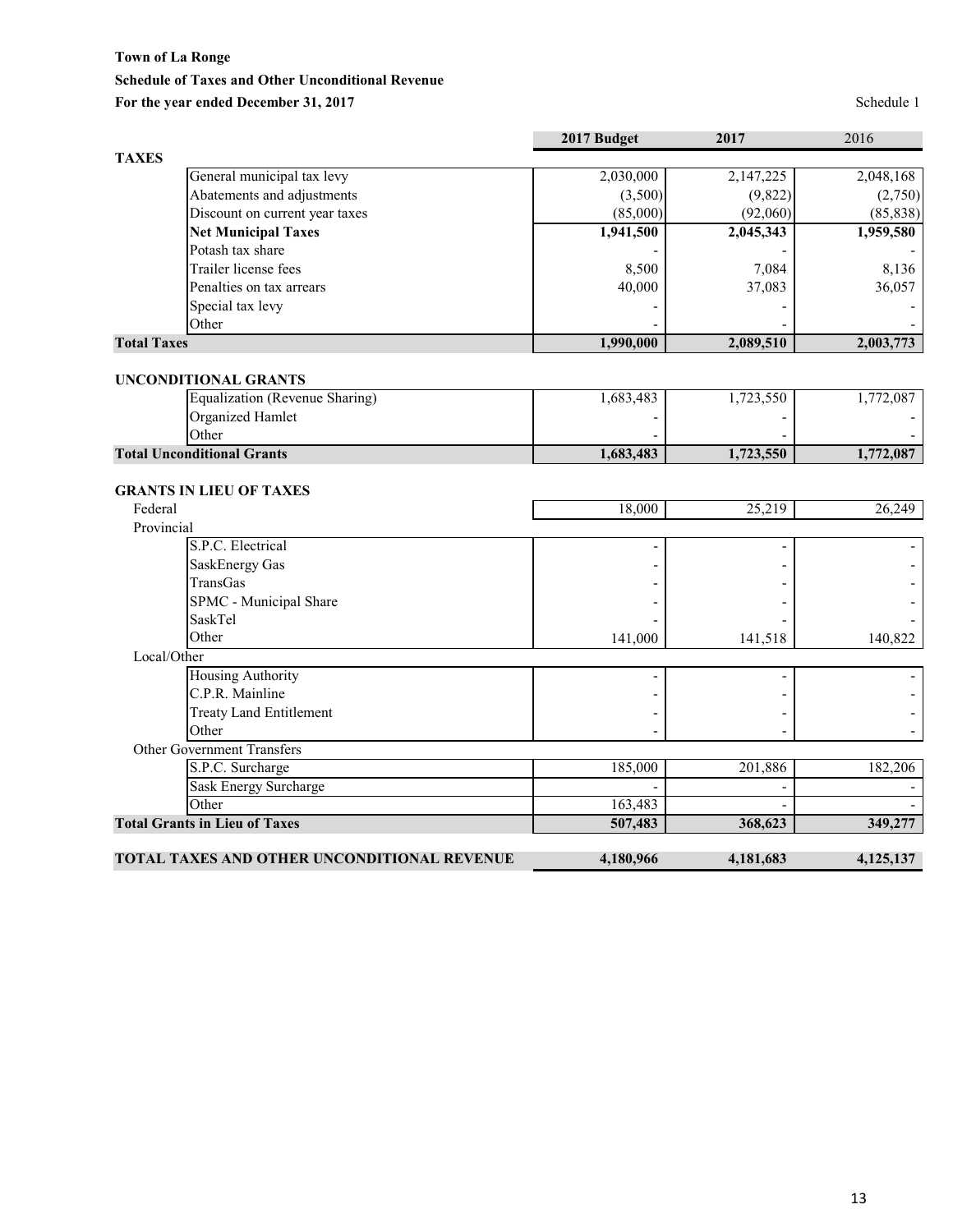# **2017 Budget 2017** 2016

| <b>GENERAL GOVERNMENT SERVICES</b> |
|------------------------------------|
| <b>Operating</b>                   |

| <b>Operating</b>       |                                                   |         |         |         |
|------------------------|---------------------------------------------------|---------|---------|---------|
|                        | Other Segmented Revenue                           |         |         |         |
|                        | Fees and Charges                                  |         |         |         |
|                        | - Custom work                                     |         |         |         |
|                        | - Sales of supplies                               |         |         |         |
|                        | - Other (rentals, permits)                        | 65,014  | 66,575  | 64,600  |
|                        | Total Fees and Charges                            | 65,014  | 66,575  | 64,600  |
|                        | - Tangible capital asset sales - gain (loss)      |         | 2,700   |         |
|                        | - Land sales - gain                               | 65,000  | 190,739 | 101,204 |
|                        | - Investment income and commissions               | 67,400  | 128,258 | 96,324  |
|                        | - Other                                           | 14,650  | 115,977 | 15,036  |
|                        | <b>Total Other Segmented Revenue</b>              | 212,064 | 504,249 | 277,164 |
|                        | <b>Conditional Grants</b>                         |         |         |         |
|                        | - Student Employment                              |         |         |         |
|                        | - Other (wages subsidy, Northern capital grant)   |         |         |         |
|                        | <b>Total Conditional Grants</b>                   |         |         |         |
| <b>Total Operating</b> |                                                   | 212,064 | 504,249 | 277,164 |
| Capital                |                                                   |         |         |         |
|                        | <b>Conditional Grants</b>                         |         |         |         |
|                        | - Gas Tax                                         |         |         |         |
|                        | - Canada/Sask Municipal Rural Infrastructure Fund |         |         |         |
|                        | - Provincial Disaster Assistance                  |         |         |         |
|                        | - Other                                           |         |         |         |
| <b>Total Capital</b>   |                                                   |         |         |         |

**Capital**

| <b>Total General Government Services</b> | 212,064 | 504,249 | 7.164 |
|------------------------------------------|---------|---------|-------|
|                                          |         |         |       |

#### **PROTECTIVE SERVICES**

## **Operating**

|                                  | Other Segmented Revenue                      |         |         |         |
|----------------------------------|----------------------------------------------|---------|---------|---------|
|                                  | Fees and Charges                             |         |         |         |
|                                  | - Other                                      | 25,450  | 26,125  | 92,202  |
|                                  | <b>Total Fees and Charges</b>                | 25,450  | 26,125  | 92,202  |
|                                  | - Tangible capital asset sales - gain (loss) |         |         |         |
|                                  | - Other                                      |         |         |         |
|                                  | <b>Total Other Segmented Revenue</b>         | 25,450  | 26,125  | 92,202  |
|                                  | <b>Conditional Grants</b>                    |         |         |         |
|                                  | - Student Employment                         |         |         |         |
|                                  | - Local government                           | 341,141 |         |         |
|                                  | - Other                                      |         | 336,669 | 300,548 |
|                                  | <b>Total Conditional Grants</b>              | 341,141 | 336,669 | 300,548 |
| <b>Total Operating</b>           |                                              | 366,591 | 362,794 | 392,750 |
| Capital                          |                                              |         |         |         |
|                                  | <b>Conditional Grants</b>                    |         |         |         |
|                                  | - Gas Tax                                    |         |         |         |
|                                  | - Provincial Disaster Assistance             |         |         |         |
|                                  | - Local government                           |         |         |         |
|                                  | - Other                                      |         |         |         |
| <b>Total Capital</b>             |                                              |         |         |         |
| <b>Total Protective Services</b> |                                              | 366,591 | 362,794 | 392,750 |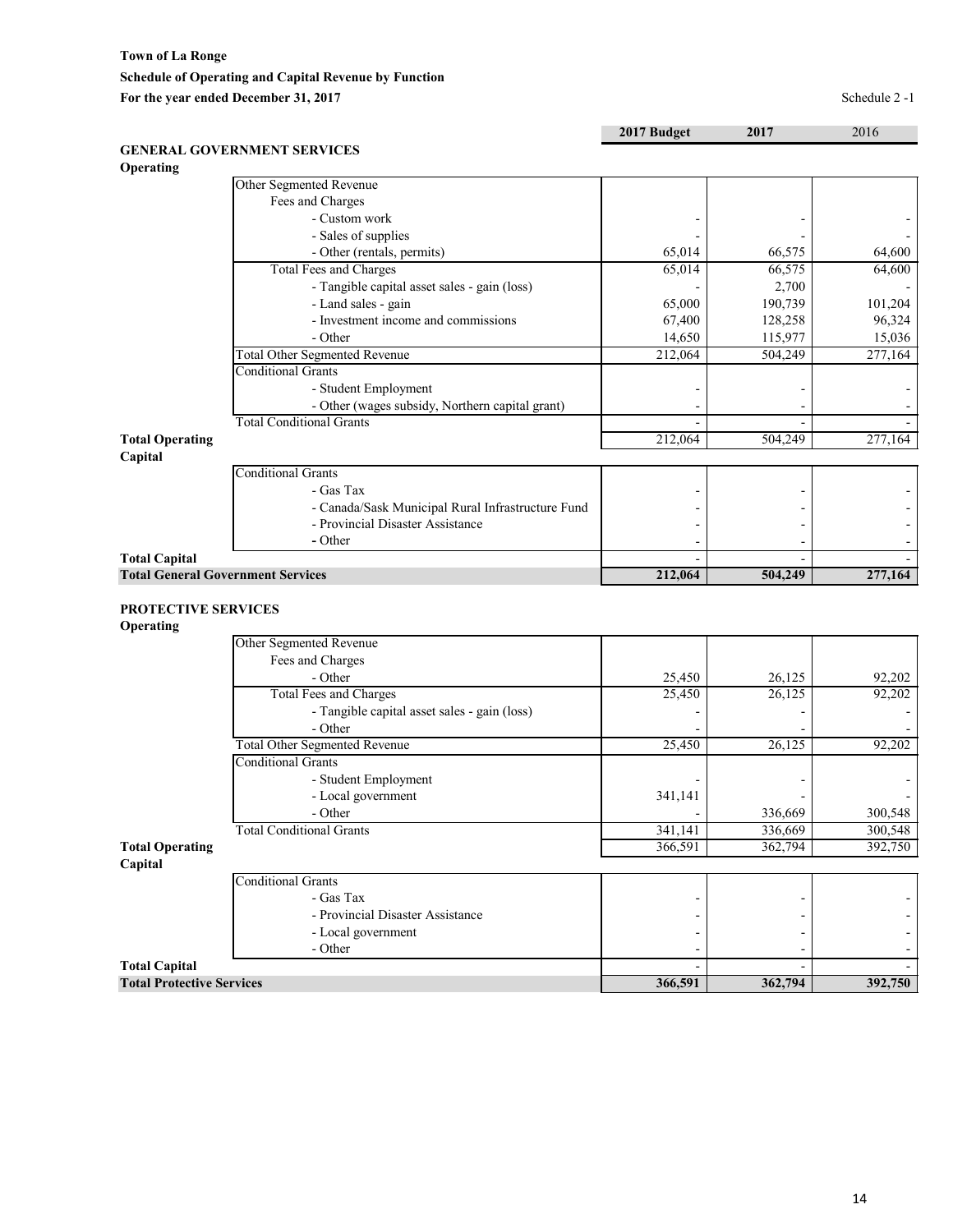**Town of La Ronge Schedule of Operating and Capital Revenue by Function** For the year ended December 31, 2017<br>Schedule 2 - 2

|                                      |                                                   | 2017 Budget | 2017      | 2016    |
|--------------------------------------|---------------------------------------------------|-------------|-----------|---------|
| <b>TRANSPORTATION SERVICES</b>       |                                                   |             |           |         |
| Operating                            |                                                   |             |           |         |
|                                      | Other Segmented Revenue                           |             |           |         |
|                                      | Fees and Charges                                  |             |           |         |
|                                      | - Custom work                                     | 36,000      | 32,898    | 45,655  |
|                                      | - Sales of supplies                               | 1,000       | 175       | 574     |
|                                      | - Road Maintenance and Restoration Agreements     |             |           |         |
|                                      | - Frontage                                        | 41,192      | 44,493    | 44,488  |
|                                      | - Other (airport)                                 | 852,452     | 568,167   | 447,425 |
|                                      | <b>Total Fees and Charges</b>                     | 930,644     | 645,733   | 538,142 |
|                                      | - Tangible capital asset sales - gain (loss)      |             |           | 1,816   |
|                                      | - Other (airport)                                 |             |           |         |
|                                      | <b>Total Other Segmented Revenue</b>              | 930,644     | 645,733   | 539,958 |
|                                      | <b>Conditional Grants</b>                         |             |           |         |
|                                      | - Primary Weight Corridor                         |             |           |         |
|                                      | - Student Employment                              |             |           |         |
|                                      | - Other                                           |             |           |         |
|                                      | <b>Total Conditional Grants</b>                   |             |           |         |
| <b>Total Operating</b>               |                                                   | 930.644     | 645,733   | 539,958 |
| Capital                              |                                                   |             |           |         |
|                                      | <b>Conditional Grants</b>                         |             |           |         |
|                                      | - Gas Tax                                         | 853,267     | 891,201   |         |
|                                      | - Canada/Sask Municipal Rural Infrastructure Fund |             | 949,536   |         |
|                                      | - Heavy Haul                                      |             |           |         |
|                                      | - Designated Municipal Roads and Bridges          |             |           |         |
|                                      | - Provincial Disaster Assistance                  |             |           |         |
|                                      | - Other (airport)                                 | 60,000      |           |         |
| <b>Total Capital</b>                 |                                                   | 913,267     | 1,840,737 |         |
| <b>Total Transportation Services</b> |                                                   | 1,843,911   | 2,486,470 | 539,958 |

# **ENVIRONMENTAL AND PUBLIC HEALTH SERVICES**

**Operating**

|                        | Other Segmented Revenue                               |         |         |         |
|------------------------|-------------------------------------------------------|---------|---------|---------|
|                        | Fees and Charges                                      |         |         |         |
|                        | - Waste and Disposal Fees                             | 185,000 | 186,984 | 185,652 |
|                        | - Other                                               | 1,300   | 880     | 1,760   |
|                        | Total Fees and Charges                                | 186,300 | 187,864 | 187,412 |
|                        | - Tangible capital asset sales - gain (loss)          |         |         |         |
|                        | - Other                                               |         |         |         |
|                        | <b>Total Other Segmented Revenue</b>                  | 186,300 | 187,864 | 187,412 |
|                        | <b>Conditional Grants</b>                             |         |         |         |
|                        | - Student Employment                                  |         |         |         |
|                        | - Local government                                    |         |         |         |
|                        | - Other                                               | 4,522   | 4,522   | 6,727   |
|                        | <b>Total Conditional Grants</b>                       | 4,522   | 4,522   | 6,727   |
| <b>Total Operating</b> |                                                       | 190,822 | 192,386 | 194,139 |
| Capital                |                                                       |         |         |         |
|                        | <b>Conditional Grants</b>                             |         |         |         |
|                        | - Gas Tax                                             |         |         |         |
|                        | - Canada/Sask Municipal Rural Infrastructure Fund     |         |         |         |
|                        | - Transit for Disabled                                |         |         |         |
|                        | - Provincial Disaster Assistance                      |         |         |         |
|                        | - Other                                               |         |         |         |
| <b>Total Capital</b>   |                                                       |         |         |         |
|                        | <b>Total Environmental and Public Health Services</b> | 190,822 | 192,386 | 194,139 |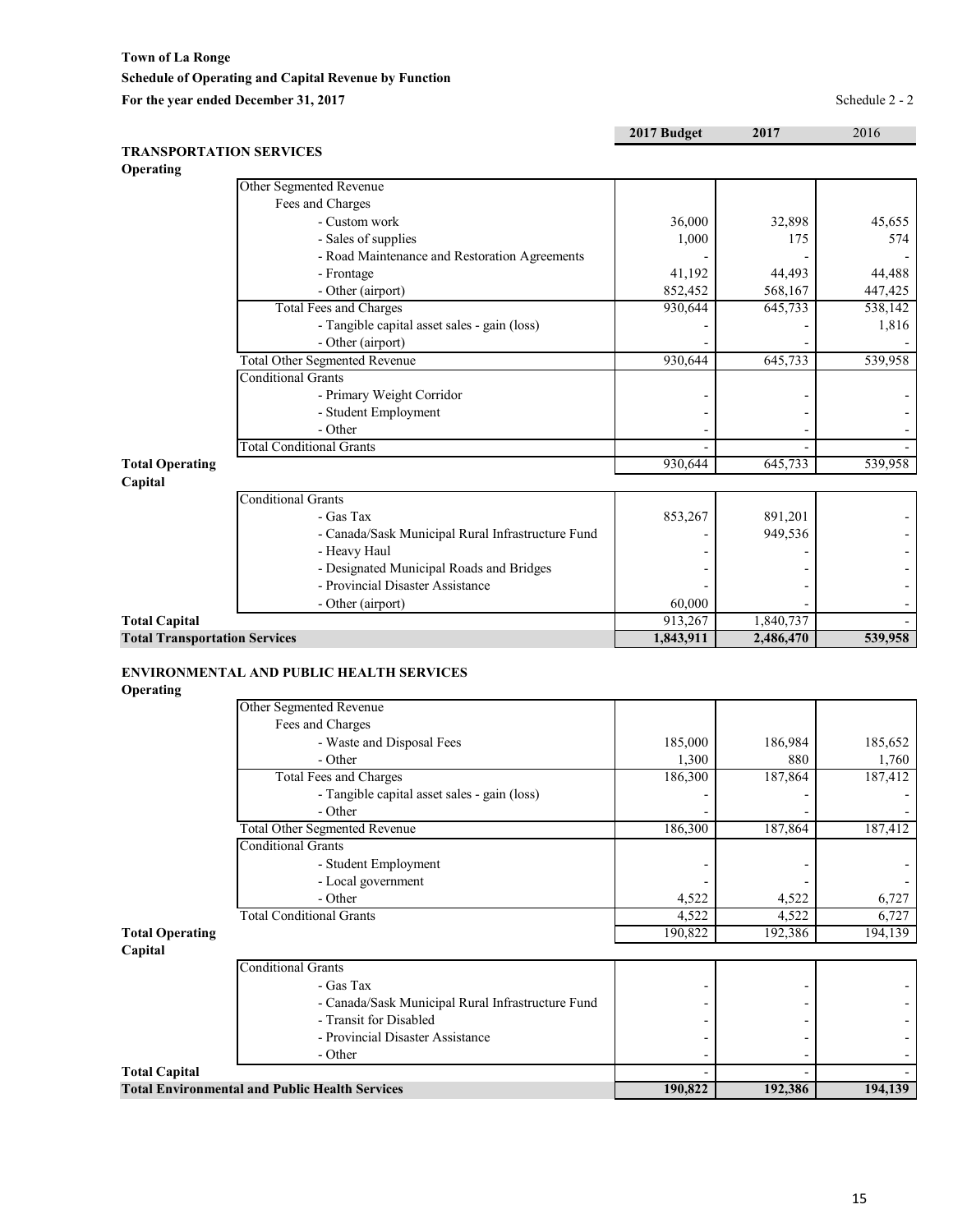Conditional Grants

|                  |                                              | 2017 Budget | 2017   | 2016   |
|------------------|----------------------------------------------|-------------|--------|--------|
| <b>Operating</b> | PLANNING AND DEVELOPMENT SERVICES            |             |        |        |
|                  | Other Segmented Revenue                      |             |        |        |
|                  | Fees and Charges                             |             |        |        |
|                  | - Maintenance and Development Charges        |             |        |        |
|                  | - Other                                      | 25,220      | 41,782 | 38,567 |
|                  | Total Fees and Charges                       | 25,220      | 41,782 | 38,567 |
|                  | - Tangible capital asset sales - gain (loss) |             |        |        |

| <b>Total Operating</b> |                                                | 25,220 | 41,782 | 38,567 |
|------------------------|------------------------------------------------|--------|--------|--------|
| Capital                |                                                |        |        |        |
|                        | <b>Conditional Grants</b>                      |        |        |        |
|                        | - Gas Tax                                      |        |        |        |
|                        | - Provincial Disaster Assistance               |        |        |        |
|                        | - Other                                        | -      |        |        |
| <b>Total Capital</b>   |                                                |        |        |        |
|                        | <b>Total Planning and Development Services</b> | 25,220 | 41,782 | 38,567 |
|                        |                                                |        |        |        |

- Other **-** - -

- Other - - -

Total Other Segmented Revenue 25,220 41,782 38,567

Total Conditional Grants - - -

- Student Employment - - -

# **RECREATION AND CULTURAL SERVICES**

#### **Operating**

|                        | Other Segmented Revenue                       |         |         |         |
|------------------------|-----------------------------------------------|---------|---------|---------|
|                        | Fees and Charges                              |         |         |         |
|                        | - Other                                       | 84,920  | 92,791  | 95,312  |
|                        | Total Fees and Charges                        | 84,920  | 92,791  | 95,312  |
|                        | - Tangible capital asset sales - gain (loss)  |         |         |         |
|                        | - Other                                       |         |         |         |
|                        | <b>Total Other Segmented Revenue</b>          | 84,920  | 92,791  | 95,312  |
|                        | <b>Conditional Grants</b>                     |         |         |         |
|                        | - Student Employment                          |         |         |         |
|                        | - Local government                            |         |         |         |
|                        | - Donations                                   |         |         |         |
|                        | - Other                                       | 45,725  | 44,035  | 8,113   |
|                        | <b>Total Conditional Grants</b>               | 45,725  | 44,035  | 8,113   |
| <b>Total Operating</b> |                                               | 130,645 | 136,826 | 103,425 |
| Capital                |                                               |         |         |         |
|                        | <b>Conditional Grants</b>                     |         |         |         |
|                        | - Gas Tax                                     |         |         |         |
|                        | - Local government                            |         |         |         |
|                        | - Provincial Disaster Assistance              |         |         |         |
|                        | - Other                                       | 55,757  | 93,427  | 53,207  |
| <b>Total Capital</b>   |                                               | 55,757  | 93,427  | 53,207  |
|                        | <b>Total Recreation and Cultural Services</b> | 186,402 | 230,253 | 156,632 |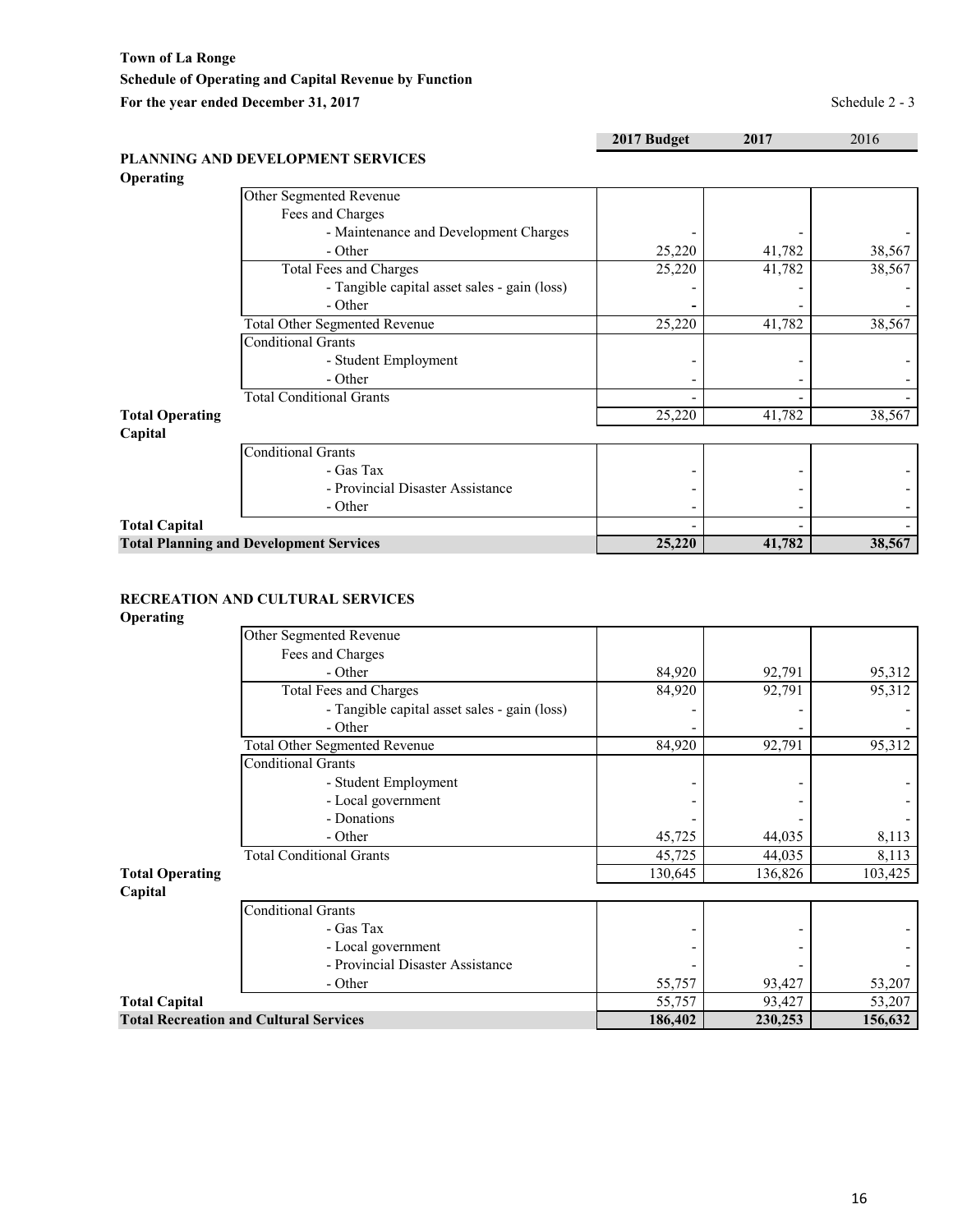**Town of La Ronge Schedule of Operating and Capital Revenue by Function** For the year ended December 31, 2017 Schedule 2 - 4

|                                      |                                                        | 2017 Budget | 2017      | 2016      |
|--------------------------------------|--------------------------------------------------------|-------------|-----------|-----------|
| <b>UTILITY SERVICES</b>              |                                                        |             |           |           |
| Operating                            |                                                        |             |           |           |
|                                      | Other Segmented Revenue                                |             |           |           |
|                                      | Fees and Charges                                       |             |           |           |
|                                      | - Water                                                | 637,650     | 681,363   | 647,716   |
|                                      | - Sewer                                                | 691,200     | 690,990   | 690,909   |
|                                      | - Other                                                | 10,500      | (3,189)   | 23,556    |
|                                      | Total Fees and Charges                                 | 1,339,350   | 1,369,164 | 1,362,181 |
|                                      | - Tangible capital asset sales - gain (loss)           |             |           |           |
|                                      | - Other                                                |             |           |           |
|                                      | <b>Total Other Segmented Revenue</b>                   | 1,339,350   | 1,369,164 | 1,362,181 |
|                                      | <b>Conditional Grants</b>                              |             |           |           |
|                                      | - Student Employment                                   |             |           |           |
|                                      | - Other                                                |             |           |           |
|                                      | <b>Total Conditional Grants</b>                        |             |           |           |
| <b>Total Operating</b>               |                                                        | 1,339,350   | 1,369,164 | 1,362,181 |
| Capital                              |                                                        |             |           |           |
|                                      | <b>Conditional Grants</b>                              |             |           |           |
|                                      | - Gas Tax                                              |             |           |           |
|                                      | - Sask Water Corp.                                     |             |           |           |
|                                      | - Provincial Disaster Assistance                       |             |           |           |
|                                      | - Other (cost sharing subsidy, regional water system)  |             | 942,738   | 3,041,153 |
| <b>Total Capital</b>                 |                                                        |             | 942,738   | 3,041,153 |
| <b>Total Utility Services</b>        |                                                        | 1,339,350   | 2,311,902 | 4,403,334 |
|                                      | TOTAL OPERATING AND CAPITAL REVENUE BY FUNCTION        | 4,164,360   | 6,129,836 | 6,002,544 |
|                                      |                                                        |             |           |           |
| <b>SUMMARY</b>                       |                                                        |             |           |           |
| <b>Total Other Segmented Revenue</b> |                                                        | 2,803,948   | 2,867,708 | 2,592,796 |
| <b>Total Conditional Grants</b>      |                                                        | 391,388     | 385,226   | 315,388   |
|                                      | <b>Total Capital Grants and Contributions</b>          | 969,024     | 2,876,902 | 3,094,360 |
|                                      | <b>TOTAL OPERATING AND CAPITAL REVENUE BY FUNCTION</b> | 4,164,360   | 6,129,836 | 6,002,544 |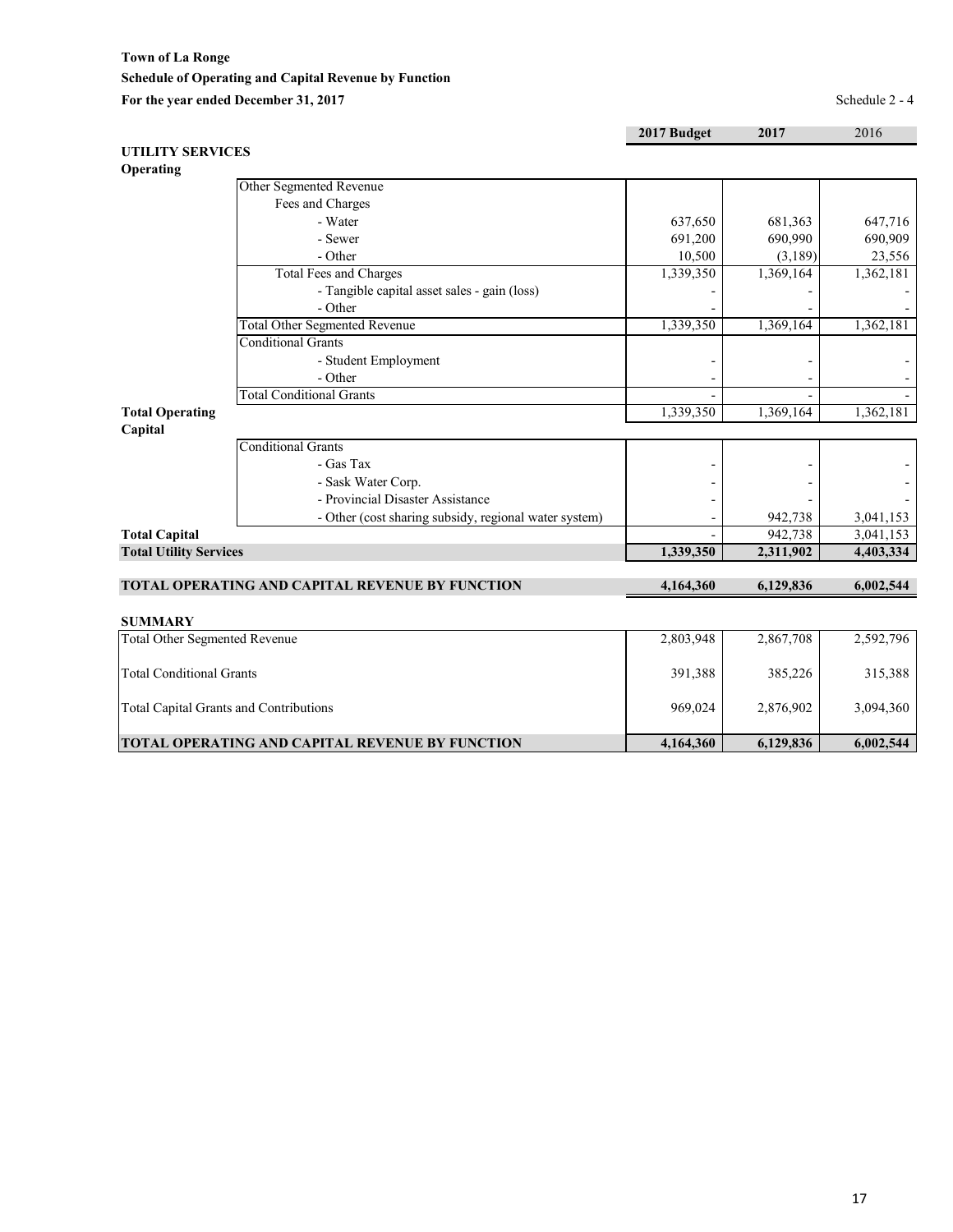|                                           | 2017 Budget | 2017    | 2016    |
|-------------------------------------------|-------------|---------|---------|
| <b>GENERAL GOVERNMENT SERVICES</b>        |             |         |         |
| Council remuneration, benefits and travel | 118,500     | 111,236 | 108,615 |
| Wages and benefits                        | 379,400     | 332,600 | 337,768 |
| Professional/Contractual services         | 473,419     | 181,274 | 184,059 |
| <b>Utilities</b>                          | 31,000      | 26,334  | 29,947  |
| Maintenance, materials and supplies       | 68,171      | 40,954  | 41,789  |
| Grants and contributions<br>- Operating   |             |         |         |
| - Capital                                 |             |         |         |
| Amortization                              |             | 61,019  | 59,771  |
| Interest                                  | 701         | 3,787   | 10,267  |
| Allowance for doubtful accounts           |             | (7,860) | 24,151  |
| Other                                     |             | 10,000  | 13,722  |
| <b>Total Government Services</b>          | 1,071,191   | 759,344 | 810,089 |

# **PROTECTIVE SERVICES**

| <b>Police protection</b>                |         |         |         |
|-----------------------------------------|---------|---------|---------|
| Wages and benefits                      | 39,600  | 41,108  | 38,394  |
| Professional/Contractual services       | 205,100 | 196,608 | 202,691 |
| Utilities                               | 10,000  | 8,602   | 6,622   |
| Maintenance, material and supplies      | 2,750   | 1,039   | 1,051   |
| Grants and contributions<br>- Operating |         |         |         |
| - Capital                               |         |         |         |
| Other                                   |         |         |         |
| <b>Fire protections</b>                 |         |         |         |
| Wages and benefits                      | 324,070 | 319,892 | 359,731 |
| Professional/Contractual services       | 105,170 | 80,481  | 61,918  |
| <b>Utilities</b>                        | 17,000  | 19,159  | 17,379  |
| Maintenance, material and supplies      | 79,500  | 80,735  | 211,417 |
| Grants and contributions<br>- Operating |         |         |         |
| - Capital                               |         |         |         |
| Amortization                            |         | 58,112  | 51,571  |
| Interest                                |         |         |         |
| Other (animal control)                  | 14,400  | 5,528   | 9,920   |
| <b>Total Protective Services</b>        | 797,590 | 811,264 | 960,694 |

# **TRANSPORTATION SERVICES**

| <b>Total Transportation Services</b>    | 1,844,129 | 4,390,981 | 1,619,936 |
|-----------------------------------------|-----------|-----------|-----------|
| Other (bad debt)                        |           |           |           |
| Interest                                |           |           |           |
| Amortization                            |           | 493,354   | 495,527   |
| - Capital                               |           |           |           |
| Grants and contributions<br>- Operating |           |           |           |
| Gravel                                  |           |           |           |
| Maintenance, materials, and supplies    | 712,035   | 269,754   | 160,715   |
| Utilities                               | 144,350   | 147.941   | 139,624   |
| Professional/Contractual Services       | 336,849   | 2,883,527 | 236,399   |
| Wages and benefits                      | 650,895   | 596,405   | 587,671   |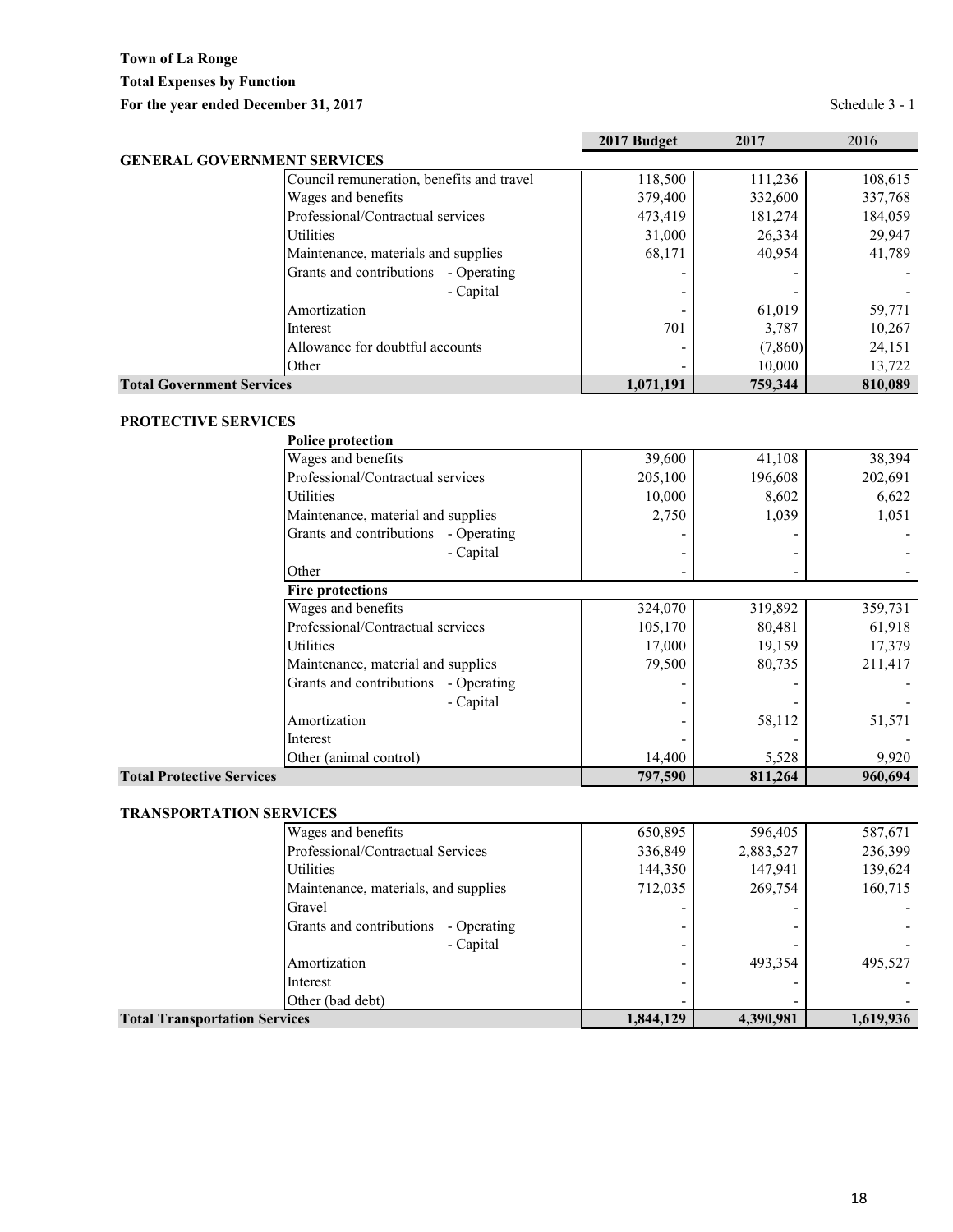**Total Expenses by Function**

# For the year ended December 31, 2017 Schedule 3 - 2

|                                                       | 2017 Budget | 2017    | 2016    |  |
|-------------------------------------------------------|-------------|---------|---------|--|
| <b>ENVIRONMENTAL AND PUBLIC HEALTH SERVICES</b>       |             |         |         |  |
| Wages and benefits                                    | 67,800      | 59,550  | 58,870  |  |
| Professional/Contractual services                     | 145,500     | 145,457 | 152,808 |  |
| <b>Utilities</b>                                      |             |         |         |  |
| Maintenance, materials and supplies                   | 5,000       | 8,794   | 22,072  |  |
| Grants and contributions<br>- Operating               |             |         |         |  |
| - Capital                                             |             |         |         |  |
| Amortization                                          |             | 24,828  | 32,538  |  |
| Interest                                              |             |         |         |  |
| Other                                                 | 84,000      | 17,966  | 14,727  |  |
| <b>Total Environmental and Public Health Services</b> | 302,300     | 256,595 | 281,015 |  |

#### **PLANNING AND DEVELOPMENT SERVICES**

| Wages and benefits                             |         |         |         |
|------------------------------------------------|---------|---------|---------|
| Professional/Contractual Services              | 60,500  | 62.562  | 52,372  |
| Grants and contributions<br>- Operating        | 115,000 | 117,500 | 115,000 |
| - Capital                                      | -       |         |         |
| Amortization                                   |         | -       |         |
| Interest                                       |         |         |         |
| Other                                          |         |         |         |
| <b>Total Planning and Development Services</b> | 175,500 | 180,062 | 167,372 |

# **RECREATION AND CULTURAL SERVICES**

| <b>Total Recreation and Cultural Services</b> | 796,239 | 881,662 | 777,597 |
|-----------------------------------------------|---------|---------|---------|
| Other                                         |         | -       |         |
| Allowance for doubtful accounts               |         |         |         |
| Interest                                      |         |         |         |
| Amortization                                  | -       | 95,701  | 98,641  |
| - Capital                                     |         |         |         |
| Grants and contributions<br>- Operating       | 5,500   | 5,500   | 6,480   |
| Maintenance, materials and supplies           | 94,000  | 101,147 | 30,131  |
| <b>Utilities</b>                              | 95,900  | 97,987  | 96,674  |
| Professional/Contractual services             | 125,195 | 126,188 | 134,236 |
| Wages and benefits                            | 475,644 | 455,139 | 411,435 |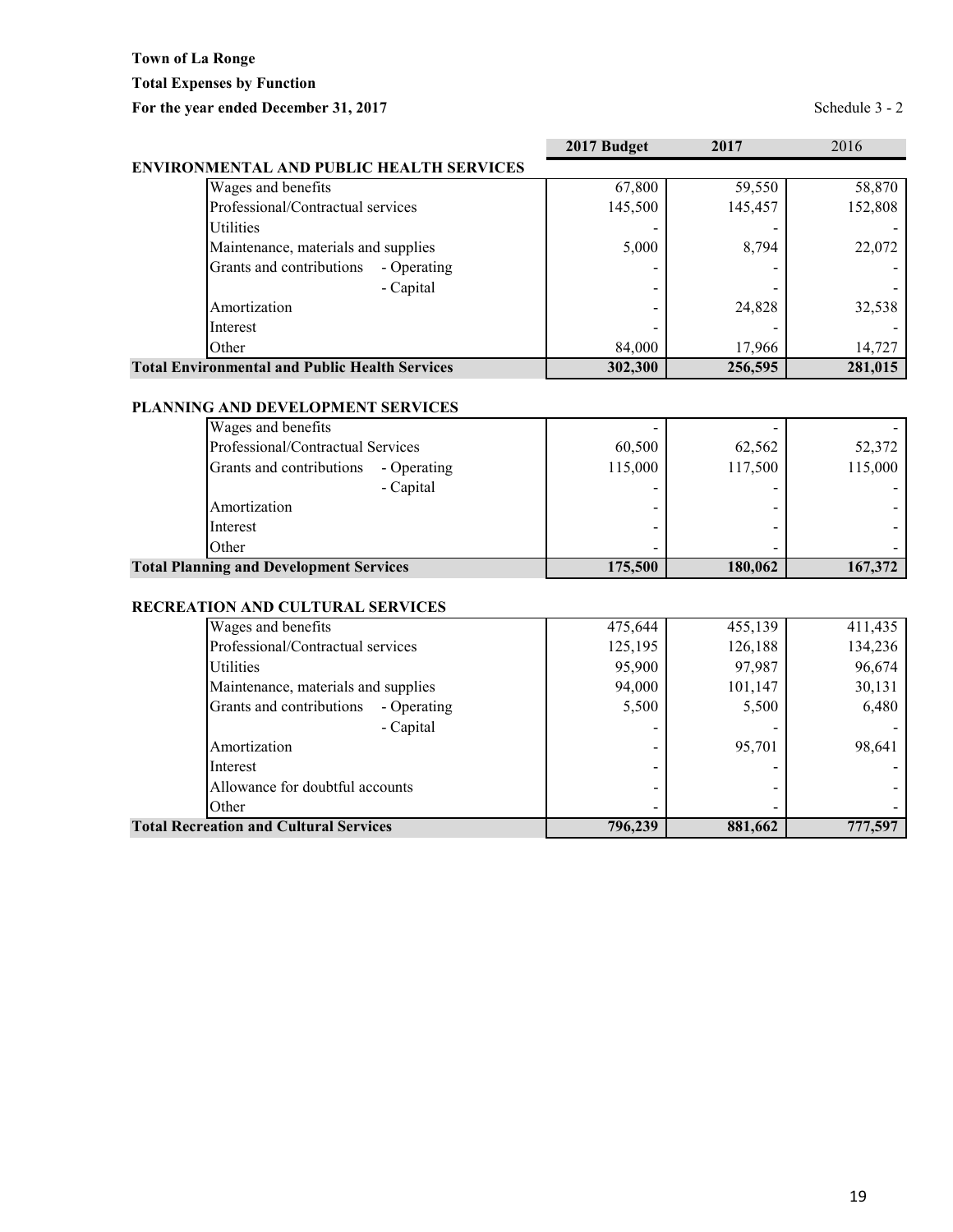**Total Expenses by Function**

For the year ended December 31, 2017 Schedule 3 - 3

|                                         | 2017 Budget | 2017      | 2016      |
|-----------------------------------------|-------------|-----------|-----------|
| <b>UTILITY SERVICES</b>                 |             |           |           |
| Wages and benefits                      | 370,994     | 353,251   | 319,322   |
| Professional/Contractual services       | 534,100     | 848,150   | 743,607   |
| <b>Utilities</b>                        | 89,100      | 111,912   | 89,097    |
| Maintenance, materials and supplies     | 134,500     | 108,647   | 80,567    |
| Grants and contributions<br>- Operating |             |           |           |
| - Capital                               |             |           |           |
| Amortization                            |             | 443,355   | 431,713   |
| Interest                                |             |           |           |
| Allowance for doubtful accounts         |             |           |           |
| Other (Amortization of loss - WTP)      |             | 92,496    | 92,496    |
| <b>Total Utility Services</b>           | 1,128,694   | 1,957,811 | 1,756,802 |
|                                         |             |           |           |

| <b>TOTAL EXPENSES BY FUNCTION</b> | 6,115,643 | 9,237,719 | 6.373.505 |
|-----------------------------------|-----------|-----------|-----------|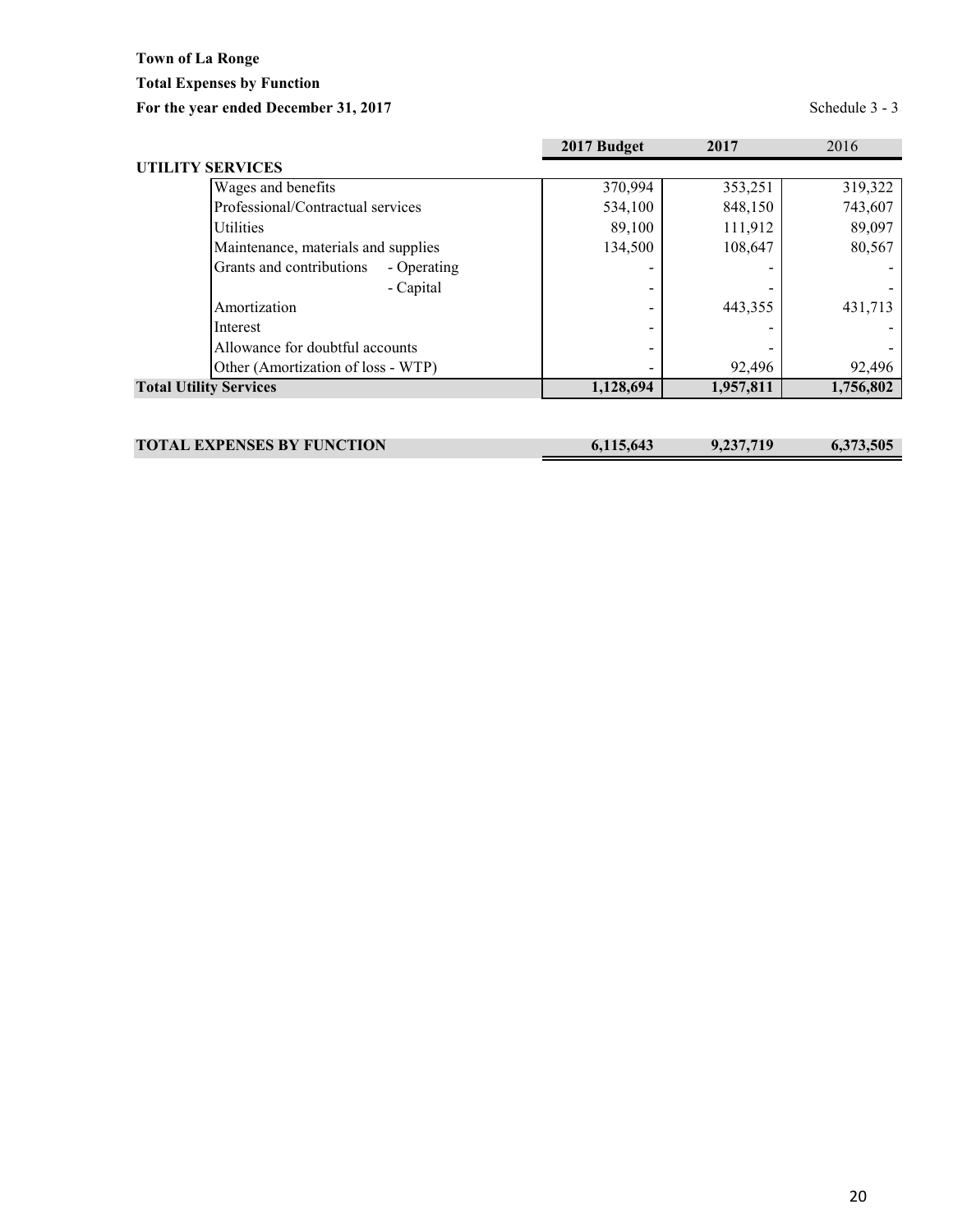# **Schedule of Segment Disclosure by Function (Current Year Budget)**

**For the year ended December 31, 2017** Schedule 4-1

|                                           | General<br>Government | <b>Protective</b><br><b>Services</b> | <b>Transportation</b><br><b>Services</b> | Environmental &<br><b>Public Health</b> | <b>Planning and</b><br>Development | <b>Recreation and</b><br><b>Culture</b> | <b>Utility Services</b> | <b>Total</b> |
|-------------------------------------------|-----------------------|--------------------------------------|------------------------------------------|-----------------------------------------|------------------------------------|-----------------------------------------|-------------------------|--------------|
| <b>Revenues (Schedule 2)</b>              |                       |                                      |                                          |                                         |                                    |                                         |                         |              |
| Fees and Charges                          | 65,014                | 25,450                               | 930,644                                  | 186,300                                 | 25,220                             | 84,920                                  | 1,339,350               | 2,656,898    |
| Tangible Capital Asset Sales - Gain       |                       |                                      |                                          |                                         |                                    |                                         |                         |              |
| Land Sales - Gain                         | 65,000                |                                      |                                          |                                         |                                    |                                         |                         | 65,000       |
| Investment Income and Commissions         | 67,400                |                                      |                                          |                                         |                                    |                                         |                         | 67,400       |
| Other Revenues                            | 14,650                |                                      |                                          |                                         |                                    |                                         |                         | 14,650       |
| Grants - Conditional                      |                       | 341,141                              |                                          | 4,522                                   |                                    | 45,725                                  |                         | 391,388      |
| - Capital                                 |                       |                                      | 913,267                                  |                                         |                                    | 55,757                                  |                         | 969,024      |
|                                           |                       |                                      |                                          |                                         |                                    |                                         |                         |              |
| <b>Total revenues</b>                     | 212,064               | 366,591                              | 1,843,911                                | 190,822                                 | 25,220                             | 186,402                                 | 1,339,350               | 4,164,360    |
| <b>Expenses (Schedule 3)</b>              |                       |                                      |                                          |                                         |                                    |                                         |                         |              |
| Council Remuneration, Benefits and Travel | 118,500               |                                      |                                          |                                         |                                    |                                         |                         | 118,500      |
| Wages & Benefits                          | 379,400               | 363,670                              | 650,895                                  | 67,800                                  |                                    | 475,644                                 | 370,994                 | 2,308,403    |
| Professional/Contractual Services         | 473,419               | 310,270                              | 336,849                                  | 145,500                                 | 60,500                             | 125,195                                 | 534,100                 | 1,985,833    |
| Utilities                                 | 31,000                | 27,000                               | 144,350                                  |                                         |                                    | 95,900                                  | 89.100                  | 387,350      |
| Maintenance Materials and Supplies        | 68,171                | 82,250                               | 712,035                                  | 5,000                                   |                                    | 94,000                                  | 134,500                 | 1,095,956    |
| Grants and Contributions                  |                       |                                      |                                          |                                         | 115,000                            | 5,500                                   |                         | 120,500      |
| Amortization                              |                       |                                      |                                          |                                         |                                    |                                         |                         |              |
| Interest                                  | 701                   |                                      |                                          |                                         |                                    |                                         |                         | 701          |
| Allowance for Uncollectible Amounts       |                       |                                      |                                          |                                         |                                    |                                         |                         |              |
| Other                                     |                       | 14,400                               |                                          | 84,000                                  |                                    |                                         |                         | 98,400       |
| <b>Total expenses</b>                     | 1,071,191             | 797,590                              | 1,844,129                                | 302,300                                 | 175,500                            | 796,239                                 | 1,128,694               | 6,115,643    |
|                                           |                       |                                      |                                          |                                         |                                    |                                         |                         |              |
| <b>Surplus (Deficit) by Function</b>      | (859, 127)            | (430,999)                            | (218)                                    | (111, 478)                              | (150, 280)                         | (609, 837)                              | 210,656                 | (1,951,283)  |

Taxation and other unconditional revenue (Schedule 1) 4,180,966

**Net Surplus (Deficit) 2,229,683**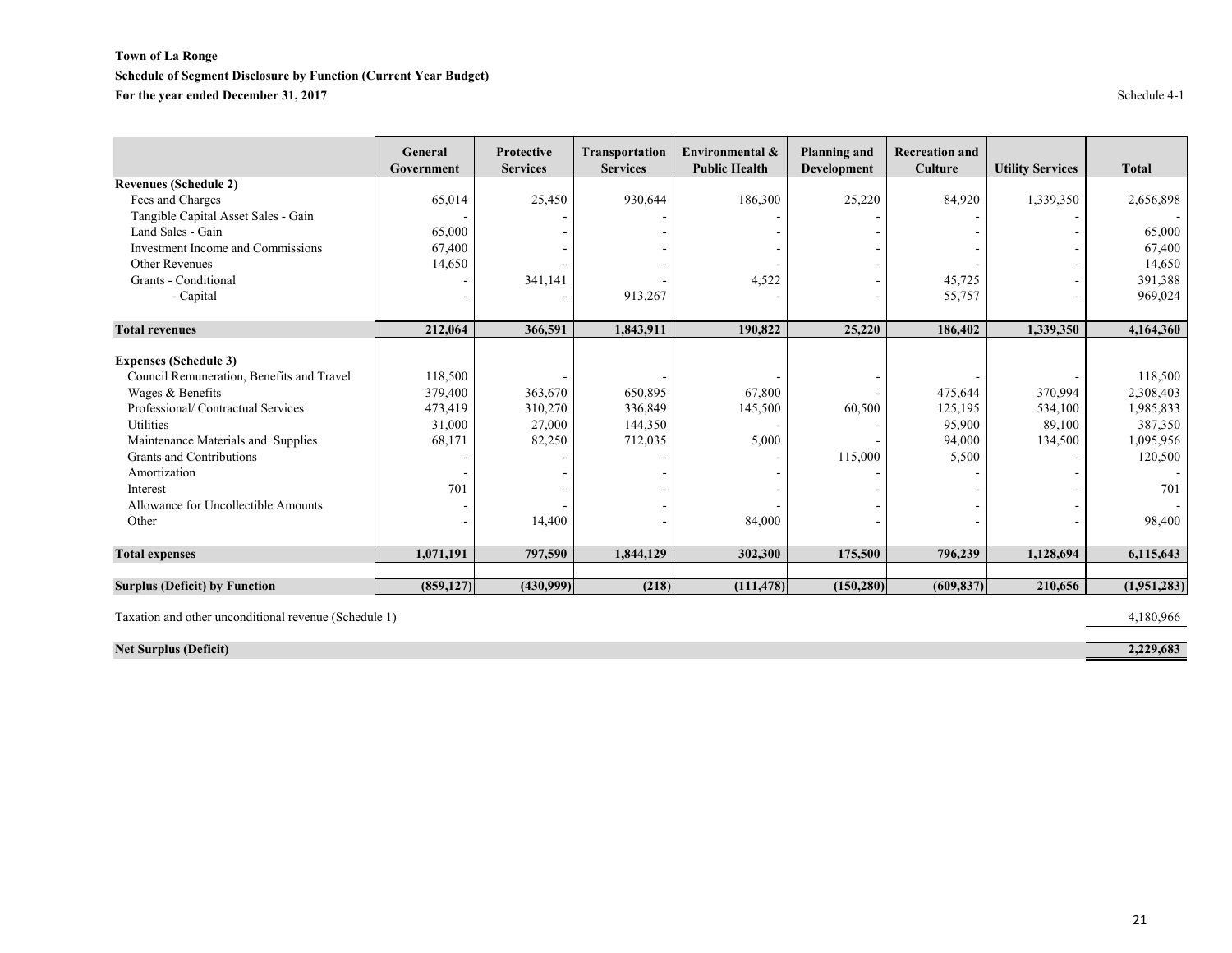# **Schedule of Segment Disclosure by Function (Current Year Actual)**

For the year ended December 31, 2017<br>Schedule 4-2

|                                           | General    | <b>Protective</b> | <b>Transportation</b> | Environmental &      | <b>Planning and</b> | <b>Recreation and</b> |                         |              |
|-------------------------------------------|------------|-------------------|-----------------------|----------------------|---------------------|-----------------------|-------------------------|--------------|
|                                           | Government | <b>Services</b>   | <b>Services</b>       | <b>Public Health</b> | Development         | <b>Culture</b>        | <b>Utility Services</b> | <b>Total</b> |
| <b>Revenues (Schedule 2)</b>              |            |                   |                       |                      |                     |                       |                         |              |
| Fees and Charges                          | 66,575     | 26,125            | 645,733               | 187,864              | 41,782              | 92,791                | 1,369,164               | 2,430,034    |
| Tangible Capital Asset Sales - Gain       | 2,700      |                   |                       |                      |                     |                       |                         | 2,700        |
| Land Sales - Gain                         | 190,739    |                   |                       |                      |                     |                       |                         | 190,739      |
| Investment Income and Commissions         | 128,258    |                   |                       |                      |                     |                       |                         | 128,258      |
| Other Revenues                            | 115,977    |                   |                       |                      |                     |                       |                         | 115,977      |
| Grants - Conditional                      |            | 336,669           |                       | 4,522                |                     | 44,035                |                         | 385,226      |
| - Capital                                 |            |                   | 1,840,737             |                      |                     | 93,427                | 942,738                 | 2,876,902    |
|                                           |            |                   |                       |                      |                     |                       |                         |              |
| <b>Total revenues</b>                     | 504,249    | 362,794           | 2,486,470             | 192,386              | 41,782              | 230,253               | 2,311,902               | 6,129,836    |
|                                           |            |                   |                       |                      |                     |                       |                         |              |
| <b>Expenses (Schedule 3)</b>              |            |                   |                       |                      |                     |                       |                         |              |
| Council Remuneration, Benefits and Travel | 111,236    |                   |                       |                      |                     |                       |                         | 111,236      |
| Wages & Benefits                          | 332,600    | 361,000           | 596,405               | 59,550               |                     | 455,139               | 353,251                 | 2,157,945    |
| Professional/Contractual Services         | 181,274    | 277,089           | 2,883,527             | 145,457              | 62,562              | 126,188               | 848,150                 | 4,524,247    |
| Utilities                                 | 26,334     | 27,761            | 147,941               |                      |                     | 97,987                | 111,912                 | 411,935      |
| Maintenance Materials and Supplies        | 40,954     | 81,774            | 269,754               | 8,794                |                     | 101,147               | 108,647                 | 611,070      |
| Grants and Contributions                  |            |                   |                       |                      | 117,500             | 5,500                 |                         | 123,000      |
| Amortization                              | 61,019     | 58,112            | 493,354               | 24,828               |                     | 95,701                | 443,355                 | 1,176,369    |
| Interest                                  | 3,787      |                   |                       |                      |                     |                       |                         | 3,787        |
| Allowance for Uncollectible Amounts       | (7,860)    |                   |                       |                      |                     |                       |                         | (7,860)      |
| Other                                     | 10,000     | 5,528             |                       | 17,966               |                     |                       | 92,496                  | 125,990      |
| <b>Total expenses</b>                     | 759,344    | 811,264           | 4,390,981             | 256,595              | 180,062             | 881,662               | 1,957,811               | 9,237,719    |
| <b>Surplus (Deficit) by Function</b>      | (255,095)  | (448, 470)        | (1,904,511)           | (64,209)             | (138, 280)          | (651, 409)            | 354,091                 | (3,107,883)  |
|                                           |            |                   |                       |                      |                     |                       |                         |              |

Taxation and other unconditional revenue (Schedule 1) 4,181,683

**Net Surplus (Deficit) 1,073,800**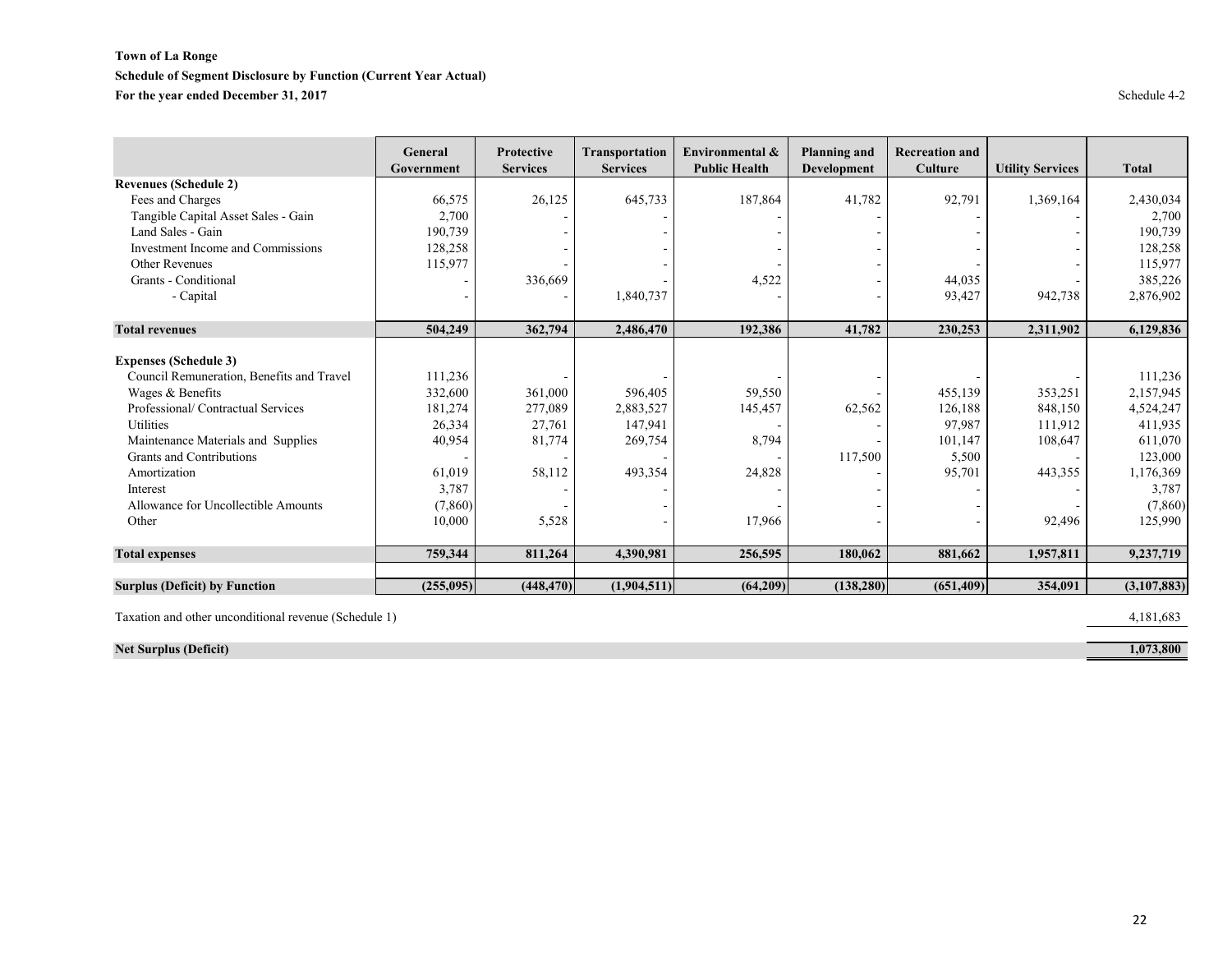#### **Schedule of Segment Disclosure by Function (Prior Year Actual)**

For the year ended December 31, 2016 Schedule 5

|                                           | General<br>Government | <b>Protective</b><br><b>Services</b> | <b>Transportation</b><br><b>Services</b> | Environmental &<br><b>Public Health</b> | <b>Planning and</b><br>Development | <b>Recreation and</b><br><b>Culture</b> | <b>Utility Services</b>  | <b>Total</b> |
|-------------------------------------------|-----------------------|--------------------------------------|------------------------------------------|-----------------------------------------|------------------------------------|-----------------------------------------|--------------------------|--------------|
| <b>Revenues (Schedule 2)</b>              |                       |                                      |                                          |                                         |                                    |                                         |                          |              |
| Fees and Charges                          | 64,600                | 92,202                               | 538,142                                  | 187,412                                 | 38,567                             | 95,312                                  | 1,362,181                | 2,378,416    |
| Tangible Capital Asset Sales - Gain       |                       |                                      | 1,816                                    |                                         |                                    |                                         |                          | 1,816        |
| Land Sales - Gain                         | 101,204               |                                      |                                          |                                         | $\sim$                             |                                         | $\sim$                   | 101,204      |
| Investment Income and Commissions         | 96,324                |                                      |                                          |                                         | $\overline{\phantom{a}}$           |                                         | $\overline{\phantom{0}}$ | 96,324       |
| Other Revenues                            | 15,036                |                                      |                                          |                                         |                                    |                                         |                          | 15,036       |
| Grants - Conditional                      |                       | 300,548                              |                                          | 6,727                                   | $\overline{\phantom{a}}$           | 8,113                                   |                          | 315,388      |
| - Capital                                 |                       |                                      |                                          |                                         |                                    | 53,207                                  | 3,041,153                | 3,094,360    |
| <b>Total revenues</b>                     | 277,164               | 392,750                              | 539,958                                  | 194,139                                 | 38,567                             | 156,632                                 | 4,403,334                | 6,002,544    |
| <b>Expenses (Schedule 3)</b>              |                       |                                      |                                          |                                         |                                    |                                         |                          |              |
| Council Remuneration, Benefits and Travel | 108.615               |                                      |                                          |                                         |                                    |                                         |                          | 108.615      |
| Wages & Benefits                          | 337,768               | 398,125                              | 587,671                                  | 58,870                                  |                                    | 411,435                                 | 319,322                  | 2,113,191    |
| Professional/Contractual Services         | 184,059               | 264,609                              | 236,399                                  | 152,808                                 | 52,372                             | 134,236                                 | 743,607                  | 1,768,090    |
| Utilities                                 | 29,947                | 24,001                               | 139,624                                  |                                         |                                    | 96,674                                  | 89,097                   | 379,343      |
| Maintenance Materials and Supplies        | 41,789                | 212,468                              | 160,715                                  | 22,072                                  |                                    | 30,131                                  | 80,567                   | 547,742      |
| Grants and Contributions                  |                       |                                      |                                          |                                         | 115,000                            | 6,480                                   |                          | 121,480      |
| Amortization                              | 59,771                | 51,571                               | 495,527                                  | 32,538                                  |                                    | 98,641                                  | 431,713                  | 1,169,761    |
| Interest                                  | 10,267                |                                      |                                          |                                         |                                    |                                         |                          | 10,267       |
| Allowance for Uncollectible Amounts       | 24,151                |                                      |                                          |                                         | $\sim$                             |                                         |                          | 24,151       |
| Other                                     | 13,722                | 9,920                                |                                          | 14,727                                  |                                    |                                         | 92,496                   | 130,865      |
| <b>Total expenses</b>                     | 810,089               | 960,694                              | 1,619,936                                | 281,015                                 | 167,372                            | 777,597                                 | 1,756,802                | 6,373,505    |
| <b>Surplus (Deficit) by Function</b>      | (532, 925)            | (567, 944)                           | (1,079,978)                              | (86, 876)                               | (128, 805)                         | (620, 965)                              | 2,646,532                | (370,961)    |

Taxation and other unconditional revenue (Schedule 1) 4,125,137

**Net Surplus (Deficit) 3,754,176**

23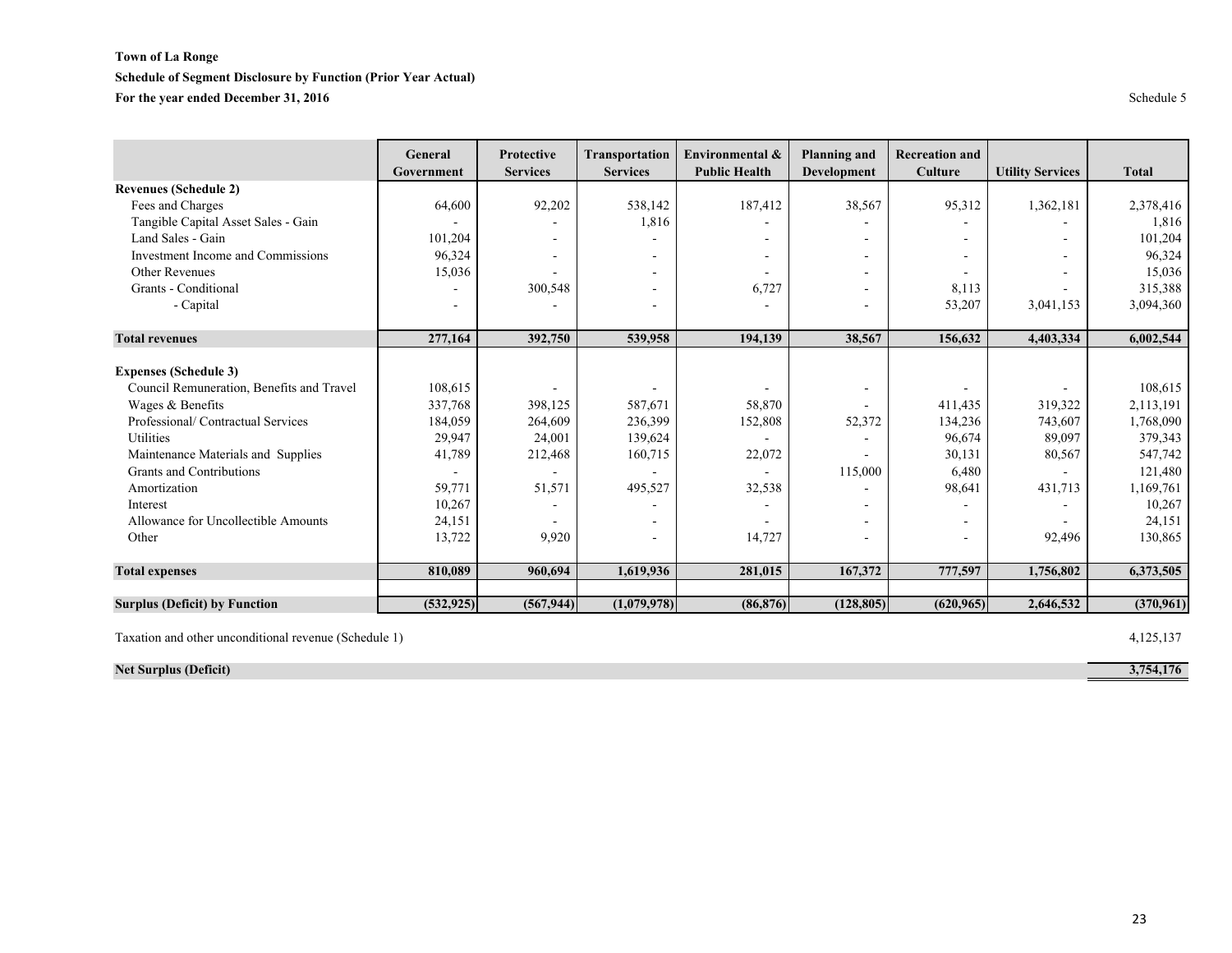#### **Schedule of Tangible Capital Assets by Object**

For the year ended December 31, 2017 Schedule 6

|                                              |                       |                      |                  |                 | 2017                            |                            |                                     |              | 2016         |
|----------------------------------------------|-----------------------|----------------------|------------------|-----------------|---------------------------------|----------------------------|-------------------------------------|--------------|--------------|
|                                              | <b>General Assets</b> |                      |                  |                 | Infrastructure<br><b>Assets</b> | General/<br>Infrastructure |                                     |              |              |
|                                              | Land                  | Land<br>Improvements | <b>Buildings</b> | <b>Vehicles</b> | Machinery &<br>Equipment        | <b>Linear Assets</b>       | <b>Assets Under</b><br>Construction | <b>Total</b> | <b>Total</b> |
| Asset cost                                   |                       |                      |                  |                 |                                 |                            |                                     |              |              |
| Opening Asset cost                           | 1,545,341             | 1,861,199            | 10,753,289       | 890,063         | 12,611,836                      | 11,036,619                 | 3,233,414                           | 41,931,761   | 38,778,125   |
| Additions during the year                    |                       |                      | 99,428           |                 | 6,569                           |                            | 701,600                             | 807,597      | 3,184,226    |
| Disposals and write-downs during the year    |                       |                      |                  |                 |                                 |                            |                                     |              | (30, 590)    |
| Transfers (from) assets under construction   |                       |                      |                  |                 |                                 |                            |                                     |              |              |
| <b>Closing Asset Cost</b>                    | 1,545,341             | 1,861,199            | 10,852,717       | 890.063         | 12,618,405                      | 11,036,619                 | 3,935,014                           | 42,739,358   | 41,931,761   |
| <b>Accumulated Amortization Cost</b>         |                       |                      |                  |                 |                                 |                            |                                     |              |              |
| Open Accumulated Amortization Cost           |                       | 771,604              | 5,844,790        | 599,066         | 8,013,906                       | 6,659,491                  |                                     | 21,888,857   | 20,749,686   |
| Add: Amortization taken                      |                       | 69,642               | 311,611          | 64,533          | 515,287                         | 215,296                    |                                     | 1,176,369    | 1,169,761    |
| Less: Accumulated Amortization on disposal   |                       |                      |                  |                 |                                 |                            |                                     |              | (30,590)     |
| <b>Closing Accumulated Amortization Cost</b> |                       | 841,246              | 6,156,401        | 663,599         | 8,529,193                       | 6,874,787                  |                                     | 23,065,226   | 21,888,857   |
| <b>Net Book Value</b>                        | 1,545,341             | 1,019,953            | 4,696,316        | 226,464         | 4,089,212                       | 4,161,832                  | 3,935,014                           | 19,674,132   | 20,042,904   |
|                                              |                       |                      |                  |                 |                                 |                            |                                     |              |              |

**Donated historical works of art and historical treasurers not recognized on the financial statements:** 2005 park statue 75,000 \$ 75,000 \$ 75,000 \$ 75,000 \$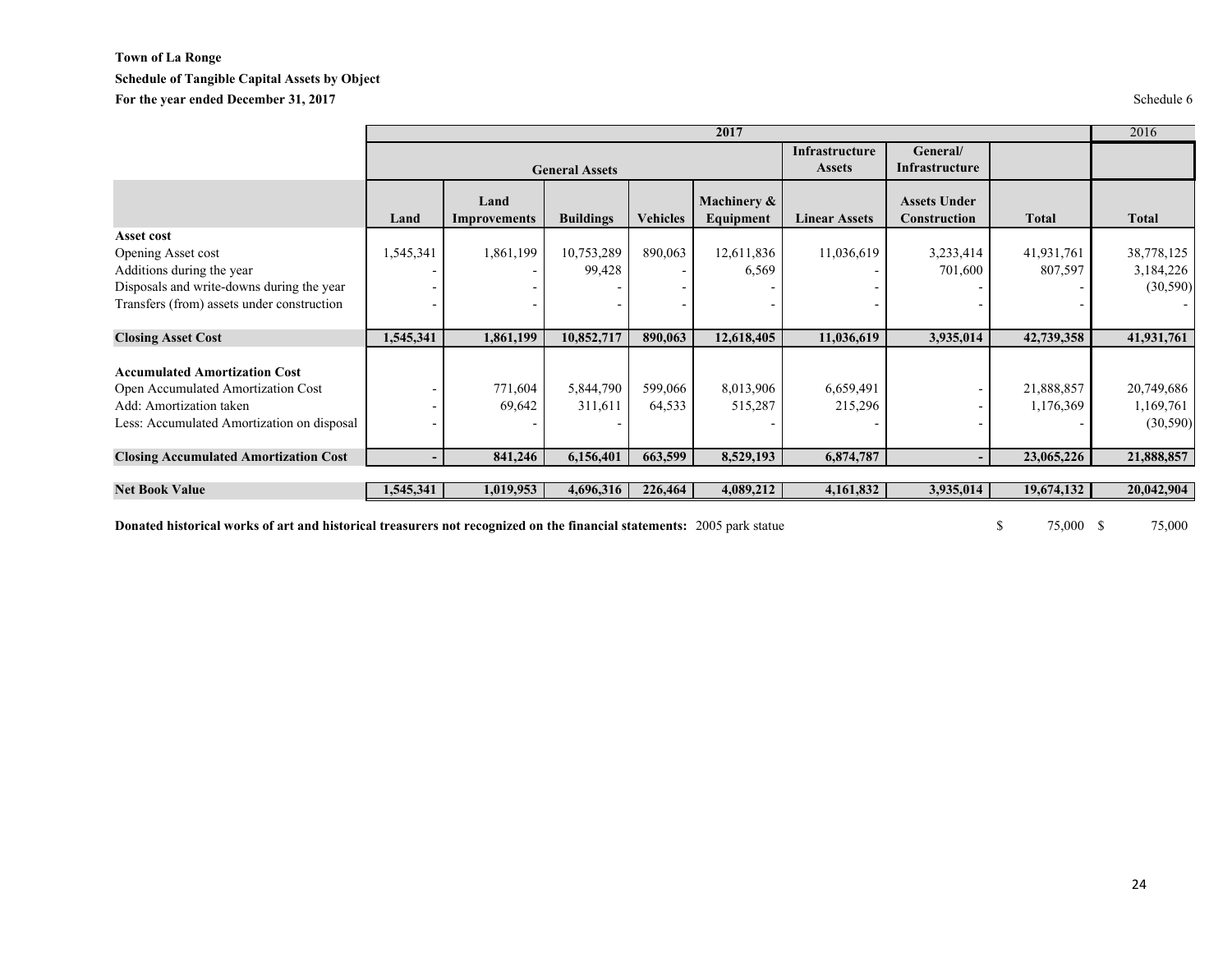# **Schedule of Segment Disclosure by Function** For the year ended December 31, 2017

| Schedule |  |
|----------|--|
|          |  |

|                                                                                                                                                     |                              |                               |                                          | 2017                                    |                                           |                           |                           |                         | 2016                                |
|-----------------------------------------------------------------------------------------------------------------------------------------------------|------------------------------|-------------------------------|------------------------------------------|-----------------------------------------|-------------------------------------------|---------------------------|---------------------------|-------------------------|-------------------------------------|
|                                                                                                                                                     | <b>General</b><br>Government | Protective<br><b>Services</b> | <b>Transportation</b><br><b>Services</b> | Environmental &<br><b>Public Health</b> | <b>Planning and</b><br><b>Development</b> | Recreation<br>and Culture | Water and<br><b>Sewer</b> | <b>Total</b>            | <b>Total</b>                        |
| Asset cost                                                                                                                                          |                              |                               |                                          |                                         |                                           |                           |                           |                         |                                     |
| Opening Asset cost                                                                                                                                  | 2,246,229                    | 1,059,155                     | 13,237,718                               | 472,770                                 | 2,033,572                                 | 3,039,217                 | 19,843,100                | 41,931,761              | 38,778,125                          |
| Additions during the year                                                                                                                           |                              |                               | 204,919                                  |                                         |                                           |                           | 602,678                   | 807,597                 | 3,184,226                           |
| Disposals and write-downs during the year                                                                                                           |                              |                               |                                          |                                         |                                           |                           |                           |                         | (30,590)                            |
|                                                                                                                                                     |                              |                               |                                          |                                         |                                           |                           |                           |                         |                                     |
| <b>Closing Asset Cost</b>                                                                                                                           | 2,246,229                    | 1,059,155                     | 13,442,637                               | 472,770                                 | 2,033,572                                 | 3,039,217                 | 20,445,778                | 42,739,358              | 41,931,761                          |
| <b>Accumulated Amortization Cost</b><br>Open Accumulated Amortization Cost<br>Add: Amortization taken<br>Less: Accumulated Amortization on disposal | 630,016<br>91,186            | 740,771<br>17,963             | 11,177,909<br>127,774                    | 419,301<br>3,017                        | 156,624<br>105,896                        | 1,896,388<br>64,478       | 6,867,848<br>766,055      | 21,888,857<br>1,176,369 | 20,749,686<br>1,169,761<br>(30,590) |
| <b>Closing Accumulated Amortization Cost</b>                                                                                                        | 721,202                      | 758,734                       | 11,305,683                               | 422,318                                 | 262,520                                   | 1,960,866                 | 7,633,903                 | 23,065,226              | 21,888,857                          |
|                                                                                                                                                     |                              |                               |                                          |                                         |                                           |                           |                           |                         |                                     |
| <b>Net Book Value</b>                                                                                                                               | 1,525,027                    | 300,421                       | 2,136,954                                | 50,452                                  | 1,771,052                                 | 1,078,351                 | 12,811,875                | 19,674,132              | 20,042,904                          |
|                                                                                                                                                     |                              |                               |                                          |                                         |                                           |                           |                           |                         |                                     |

**Donated historical works of art and historical treasurers not recognized on the financial statements:** 2005 park statue \$ 75,000 \$ 75,000 \$ 75,000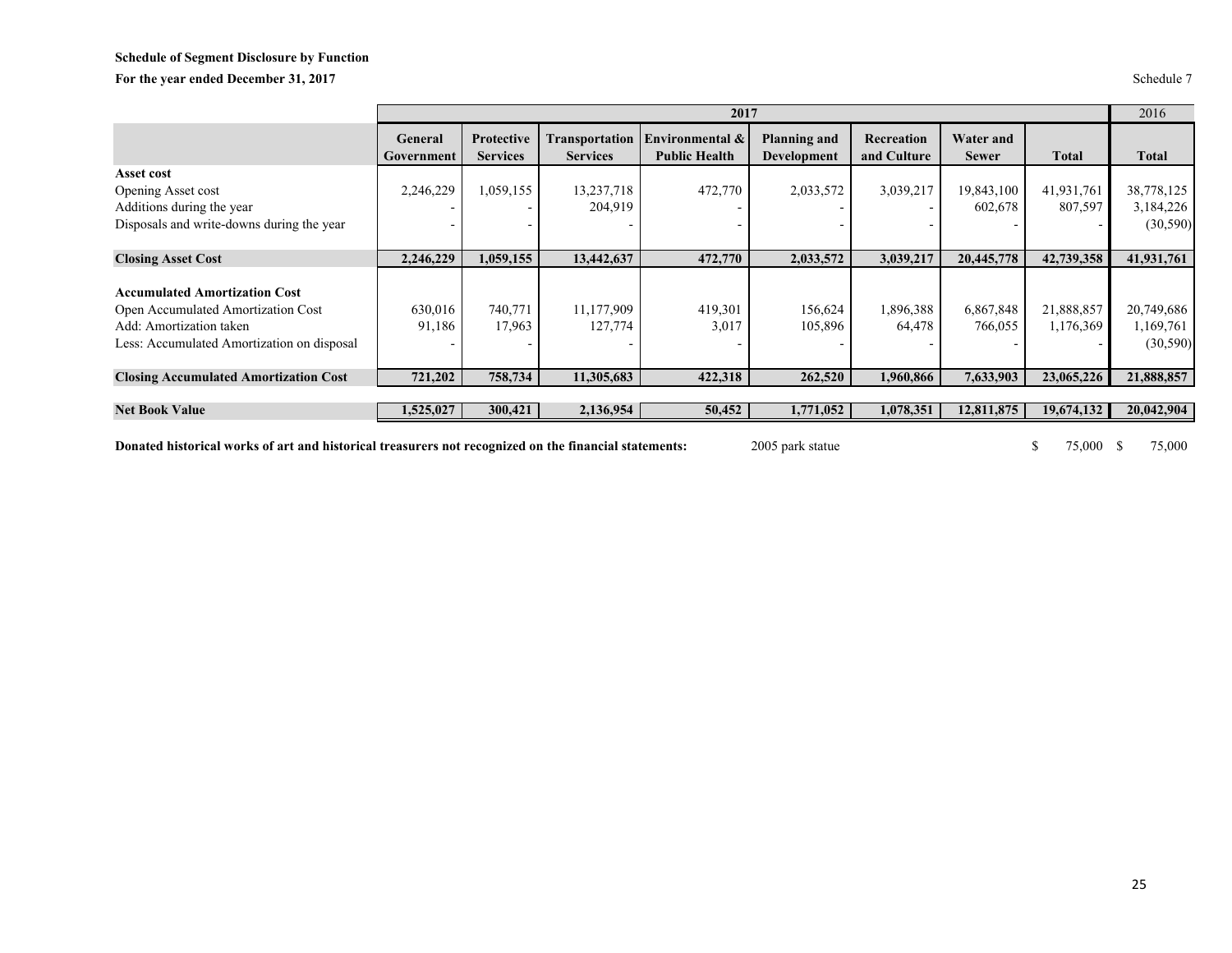# **Schedule of Accumulated Surplus**

For the year ended December 31, 2017 Schedule 8

|                                                  | 2016       | <b>Changes</b> | 2017       |
|--------------------------------------------------|------------|----------------|------------|
| <b>UNAPPROPRIATED SURPLUS</b>                    | 3,118,659  | 2,325,238      | 5,443,897  |
| <b>APPROPRIATED RESERVES</b>                     |            |                |            |
| <b>Future Regional Development</b>               | 20,000     |                | 20,000     |
| <b>Future Administration</b>                     | 23,773     |                | 23,773     |
| Lawton Neighborhood Watch                        | 349        |                | 349        |
| Industrial Park - Water/Sewer                    | 78,496     |                | 78,496     |
| <b>Dedicated Lands</b>                           | 50,818     | 848            | 51,666     |
| Transformers                                     | 2,000      |                | 2,000      |
| Uniplex                                          | 556,720    | 152,905        | 709,625    |
| Museum                                           | 10,063     |                | 10,063     |
| Pavement                                         | 1,313,231  | (383, 874)     | 929,357    |
| Water/Sewer Capital                              | 1,941,013  | (495, 165)     | 1,445,848  |
| Future Capital                                   | 2,017,820  | (408, 874)     | 1,608,946  |
| Airport Capital                                  | 121,114    | 32,328         | 153,442    |
| Handi-van                                        | 56,727     | 4,000          | 60,727     |
| Major Fire Replacement - Town                    | 35,125     | 36,525         | 71,650     |
| Major Fire Replacement - LLRIB                   | 12,567     | 35,629         | 48,196     |
| Major Fire Replacement - Air Ronge               | 11,425     | 15,029         | 26,454     |
| <b>Public Reserve</b>                            | 15,418     |                | 15,418     |
| Crime Watch                                      | 917        |                | 917        |
| Mowery Subdivision                               | 7,010      |                | 7,010      |
| Water Corporation                                | 419,000    | 47,992         | 466,992    |
| <b>Total Appropriated</b>                        | 6,693,586  | (962, 657)     | 5,730,929  |
| NET INVESTMENT IN TANGIBLE CAPITAL ASSETS        |            |                |            |
| Tangible capital assets (Schedule 6)             | 20,042,904 | (368, 772)     | 19,674,132 |
| Less: Related debt                               | (412, 487) | 172,487        | (240,000)  |
| <b>Net Investment in Tangible Capital Assets</b> | 19,630,417 | (196, 285)     | 19,434,132 |
| Other - Investment in Deferred loss (Note 13)    | 1,209,157  | (92, 496)      | 1,116,661  |
| <b>Total Accumulated Surplus</b>                 | 30,651,819 | 1,073,800      | 31,725,619 |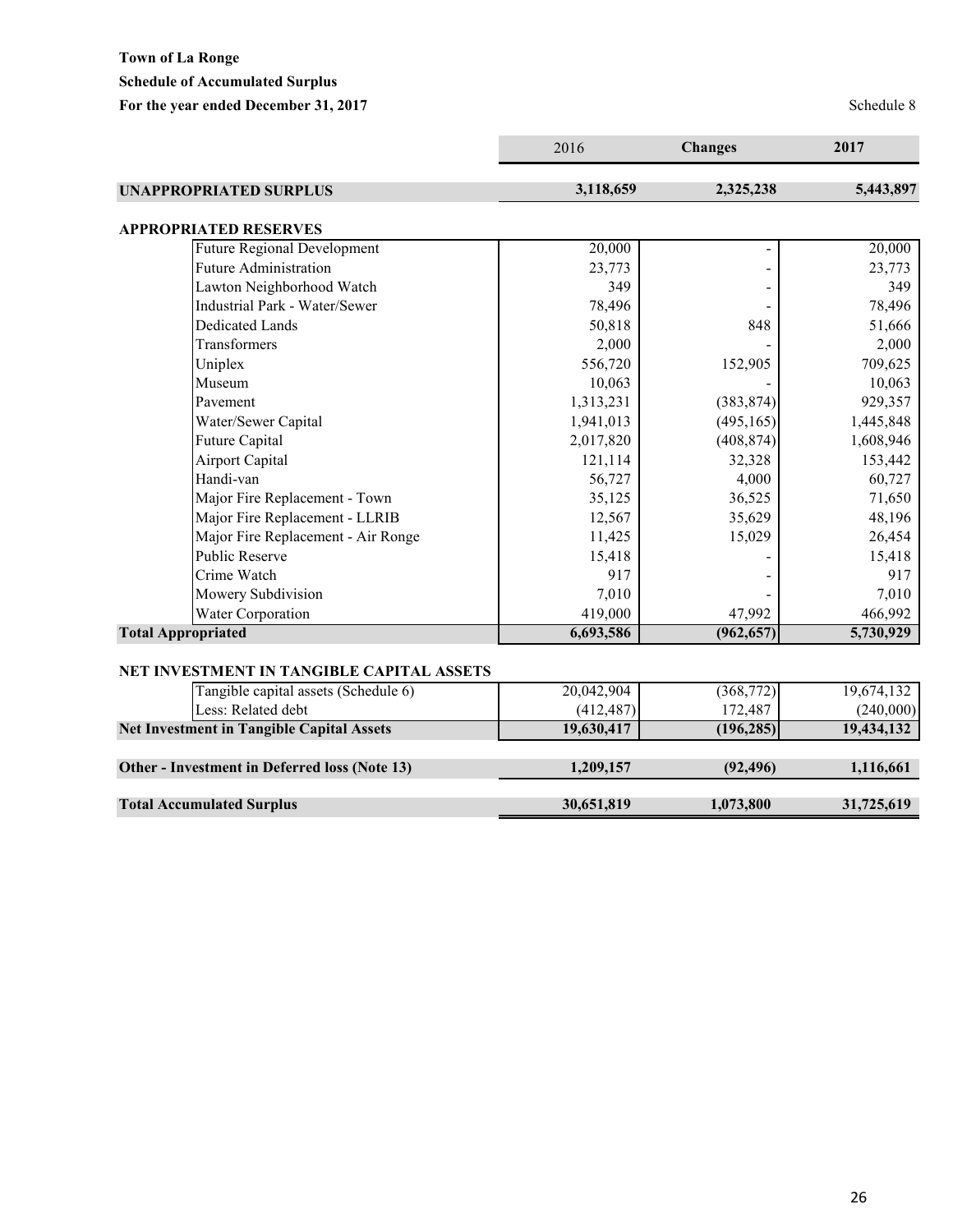#### **Schedule of Mill Rates and Assessments**

For the year ended December 31, 2017 Schedule 9

|                                               |             | <b>PROPERTY CLASS</b> |             |                    |              |         |              |
|-----------------------------------------------|-------------|-----------------------|-------------|--------------------|--------------|---------|--------------|
|                                               |             |                       | Residential | Seasonal           | Commercial   | Potash  |              |
|                                               | Agriculture | <b>Residential</b>    | Condominium | <b>Residential</b> | & Industrial | Mine(s) | <b>Total</b> |
| <b>Taxable Assessment</b>                     |             | 133,969,840           | 27,785,440  |                    | 63,971,000   |         | 225,726,280  |
| <b>Regional Park Assessment</b>               |             |                       |             |                    |              |         |              |
| <b>Total Assessment</b>                       |             |                       |             |                    |              |         | 225,726,280  |
| <b>Mill Rate Factor(s)</b>                    |             | .0000                 | 0000.1      |                    | 1.5000       |         |              |
| Total Base/Minimum Tax (generated for each    |             |                       |             |                    |              |         |              |
| property class)                               |             | 404,250               | 44.000      |                    | 125,250      |         | 573,500      |
| Total Municipal Tax Levy (include base and/or |             |                       |             |                    |              |         |              |
| minimum tax and special levies)               |             | 1,218,344             | 212,824     |                    | 716,039      |         | 2,147,207    |

| <b>MILL RATES:</b>          | MILLS  |  |  |
|-----------------------------|--------|--|--|
| <b>Average Municipal*</b>   | 9.5120 |  |  |
| Average School*             | 5.6270 |  |  |
| <b>Potash Mill Rate</b>     |        |  |  |
| Uniform Municipal Mill Rate | 6.0760 |  |  |

\* Average Mill Rates - multiply the total tax levy for each taxing authority by 1000 and divide by the total assessment for the taxing authority.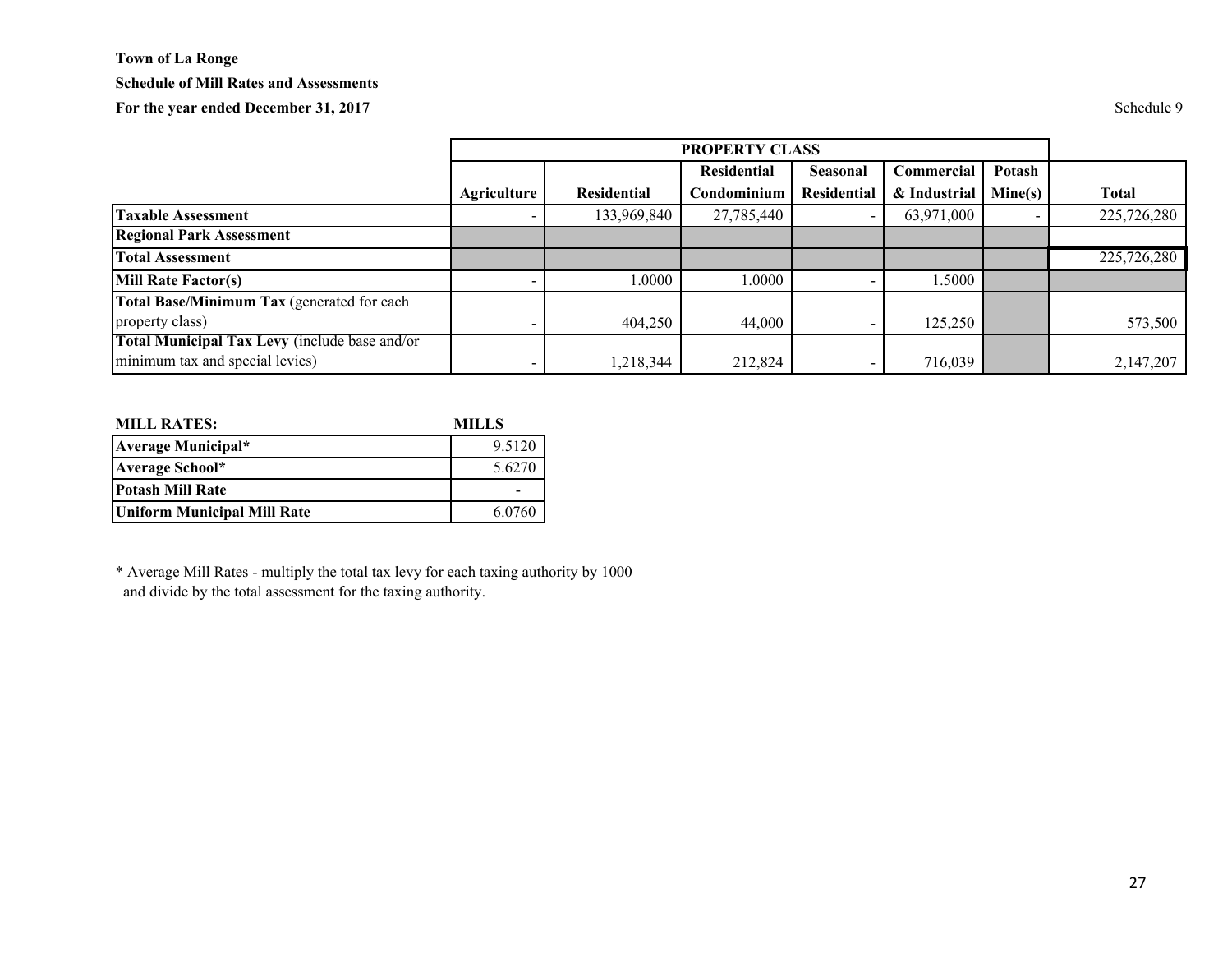# **Town of La Ronge Schedule of Council Remuneration** For the year ended December 31, 2017 Schedule 10

| <b>Name</b>                      | Remuneration | <b>Reimbursed Costs</b> | <b>Total</b> |
|----------------------------------|--------------|-------------------------|--------------|
| Mayor Ron Woytowich              | 25,415       | 1,220                   | 26,635       |
| <b>Councilor Dallas Everest</b>  | 10,161       | 429                     | 10,590       |
| Councilor Glen Watchel           | 11,806       | 828                     | 12,634       |
| <b>Councilor Matthew Klassen</b> | 10,481       | 697                     | 11,178       |
| Councilor Rex McPhail            | 9,367        |                         | 9,367        |
| Councilor Hugh Watt              | 9,361        |                         | 9,361        |
| Councilor Jordan McPhail         | 13,001       | 1,155                   | 14,156       |
| Total                            | 89,592       | 4.329                   | 93,921       |